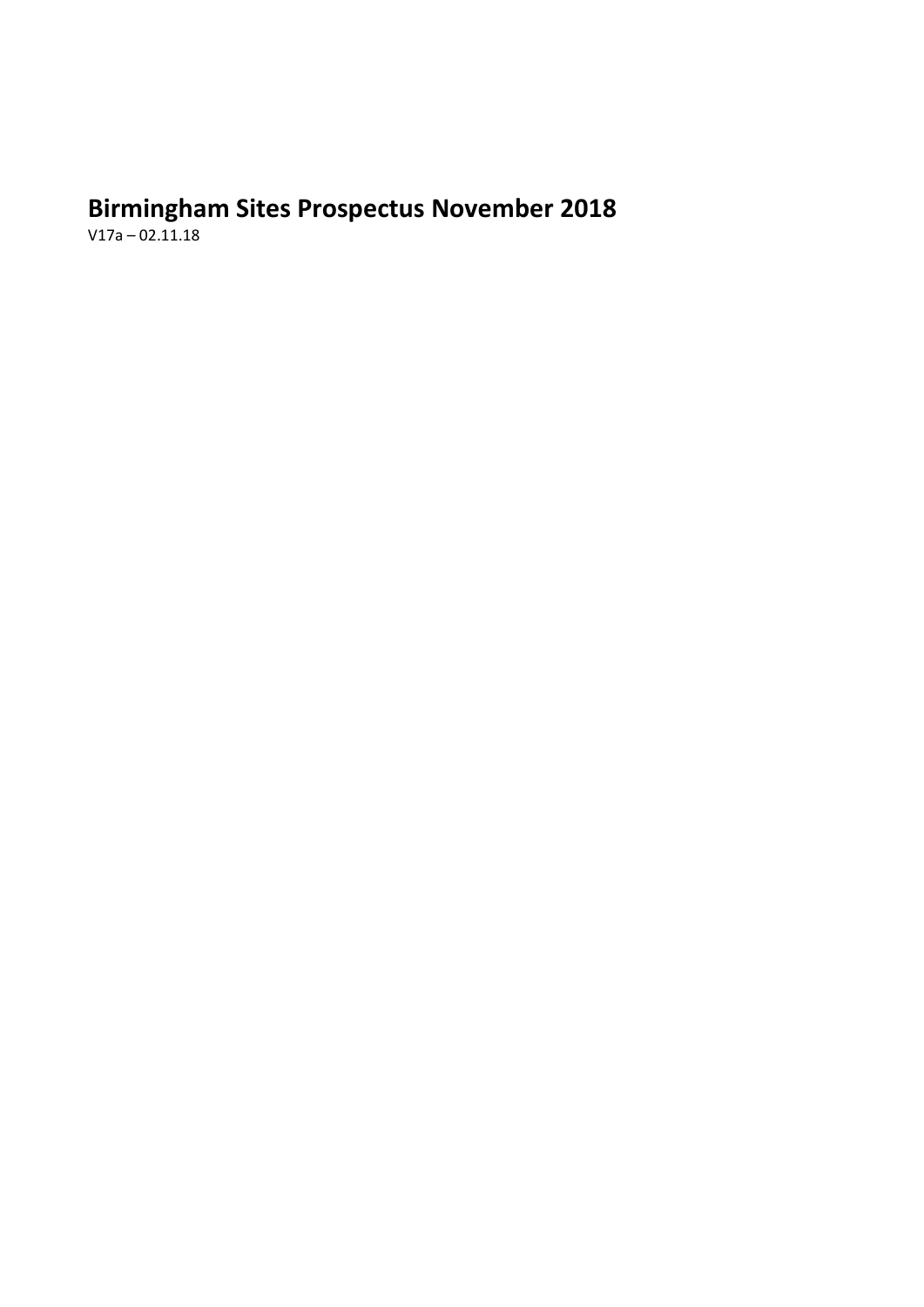| <b>Foreword</b>                                                | $\overline{2}$ |
|----------------------------------------------------------------|----------------|
| <b>Introduction</b>                                            | $\mathbf{3}$   |
| The Purpose of the Document                                    | 4              |
| <b>The Sites</b>                                               | 5              |
| <b>City Centre</b>                                             | 5              |
| Context                                                        | 5              |
| 58 - 60 Caroline Street                                        | 6              |
| 11-17 Pitsford St                                              | 8              |
| <b>Vyse Street Triangle</b>                                    | 11             |
| <b>Upper Gough Street</b>                                      | 10             |
| Summerhill House, Summerhill Terrace                           | 12             |
| Holliday Street (also known as William Street)                 | 14             |
| <b>North and West</b>                                          | 16             |
| Context                                                        | 16             |
| Land & Shop Nos 6-24a Aston Lane                               | 17             |
| East                                                           | 18             |
| Context                                                        | 18             |
| Port Hope Road Industrial Estate/Kyotts Lake Industrial Estate | 19             |
| Sydenham Road Business Centre, Sparkbrook                      | 21             |
| Montgomery Street Business Centre, Sparkbrook                  | 22             |
| <b>Future Opportunity - Portfolio of Industrial Estates</b>    | 23             |
| <b>Commitment and Delivery Milestones</b>                      | 24             |

Aerial Photographs

© Copyright Bluesky 2016.

© Crown Copyright and database right Birmingham City Council Licence No.100021326, 2016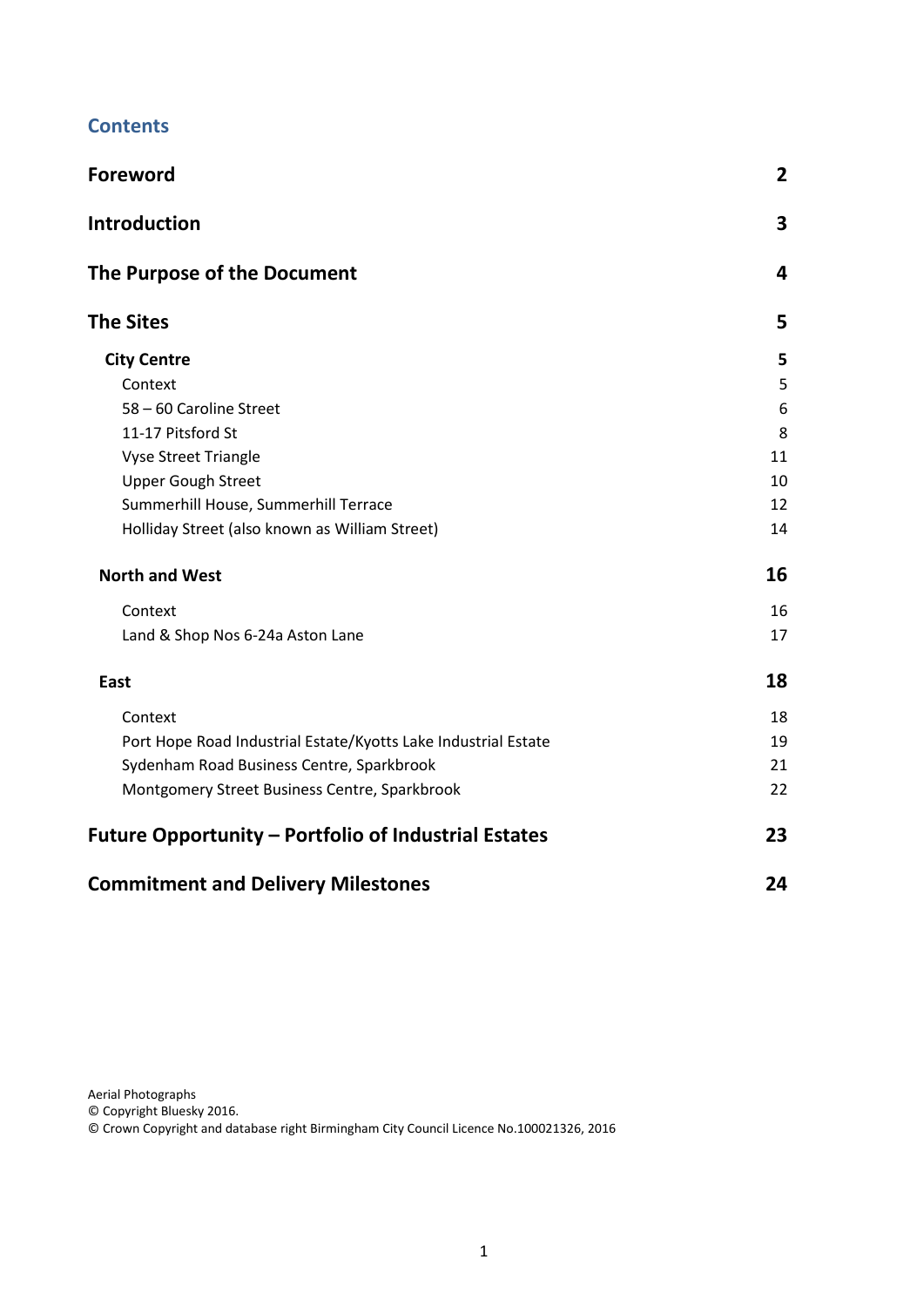## **Foreword**

Birmingham has undergone a renaissance in recent years. A wave of regeneration is taking place across the City fuelled by significant private investment and the implementation of major infrastructure schemes.

With such levels of development activity taking place it would be reasonable to expect that activity might have started to wane, however this has not been the case with more planning consents being sought and granted.

It is our challenge as a City Council to help sustain this level of activity by bringing forward land for development supporting the commercial and residential pipeline.

As a major landowner the Council has looked long and hard at its assets and asked ourselves the question as to how they can best be used to help us achieve our growth ambitions and benefit the citizens of Birmingham.

Sometimes that will be retention, but sometimes best value can be generated through involving the private sector. Our role is to dispose of these assets quickly, efficiently and to ensure that we pass ownership onto those partners that can best complement the levels of development activity taking place in the City.

In this Prospectus we set out the Council's property disposal opportunities. We want to positively encourage partners in the private sector to make the most of these assets and build the homes and commercial space that this growing City needs.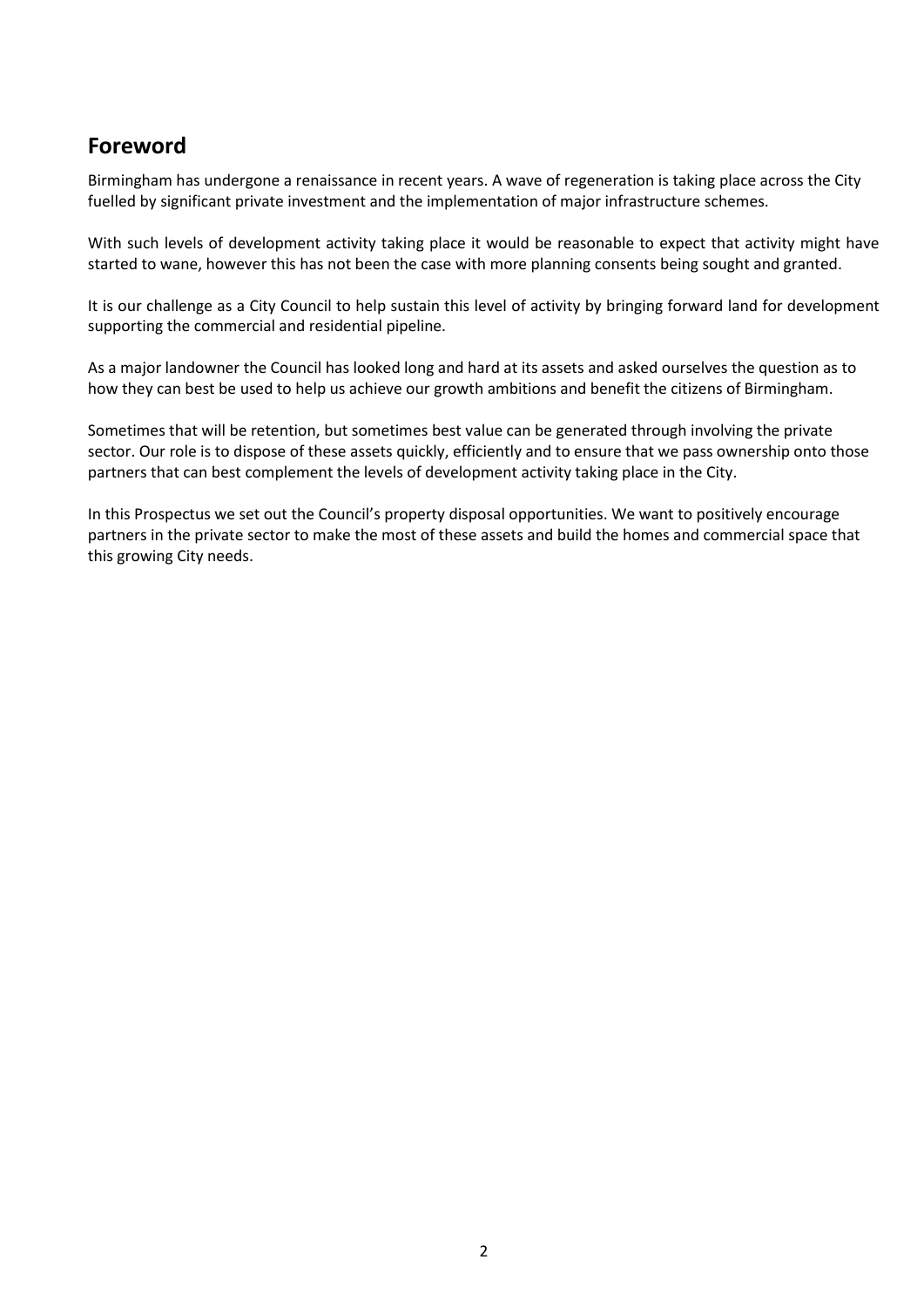# **Introduction**

To support the City's growth ambitions the Council has undertaken a strategic review of its property portfolio to identify opportunities to support inward investment, housing growth and job creation.

The Council has an excellent track record in bringing sites forward for development and the Prospectus will continue this trend of maximising commercial opportunities from our surplus estate.

## Birmingham's Growth Agenda

The overall objective of the Council is to support the continued renaissance of Birmingham which will see the City Council plan for significant new development to meet the needs of its growing population and ensure that it builds a prosperous economy for the future.

Providing sufficient employment space and the right mix of homes for the citizens of the City, in the right place and across a range of affordability levels is crucial for a prosperous and thriving City.

In order to provide for this growth the Council has an ambitious strategy to build 51,000 homes, provide 253 ha of employment land and 100,000 jobs supported through major infrastructural investment with a total value of £12bn.

## Birmingham Development Activity

Despite the challenges facing the wider construction and development industry, in Birmingham the industry, has continued to deliver at continued pace to satisfy the growing demand for quality homes and office space within the city..

The continued pace of regeneration within the city centre has been important for attracting occupiers and supporting the City's growing strength as a centre for the business, professional and financial services sector.

The city centre office market had a fantastic year in 2017 with office leasing activity surpassing 1m sq ft. This included major announcements from the likes of HMRC taking 250,000 sq ft of new office place at Arena Central. The government's commitment to a 25 year lease, which will accommodate 3,600 civil servants, is another major confidence boost for the city representing the largest ever pre-let outside of London.

There is evidence that confidence in the housing market is also continuing to improve with an increase in the number of housing completions together with more consents being sought and implemented. There has also been an increase in the density of residential developments approved, particularly in the City Centre.

The growth in the residential market reflects the city's burgeoning status as a magnet for talent with more people moving to Birmingham from London and the south-east than any other UK city.

They are attracted by the lifestyle offer, amenities, affordability and career opportunities from a growing economy where, with the likes of HSBC's relocation of its ring-fenced bank, the city is becoming a cornerstone of UK financial services.

With occupiers looking for locations that provide an attractive environment to work and live Birmingham is proving to be a compelling destination of choice.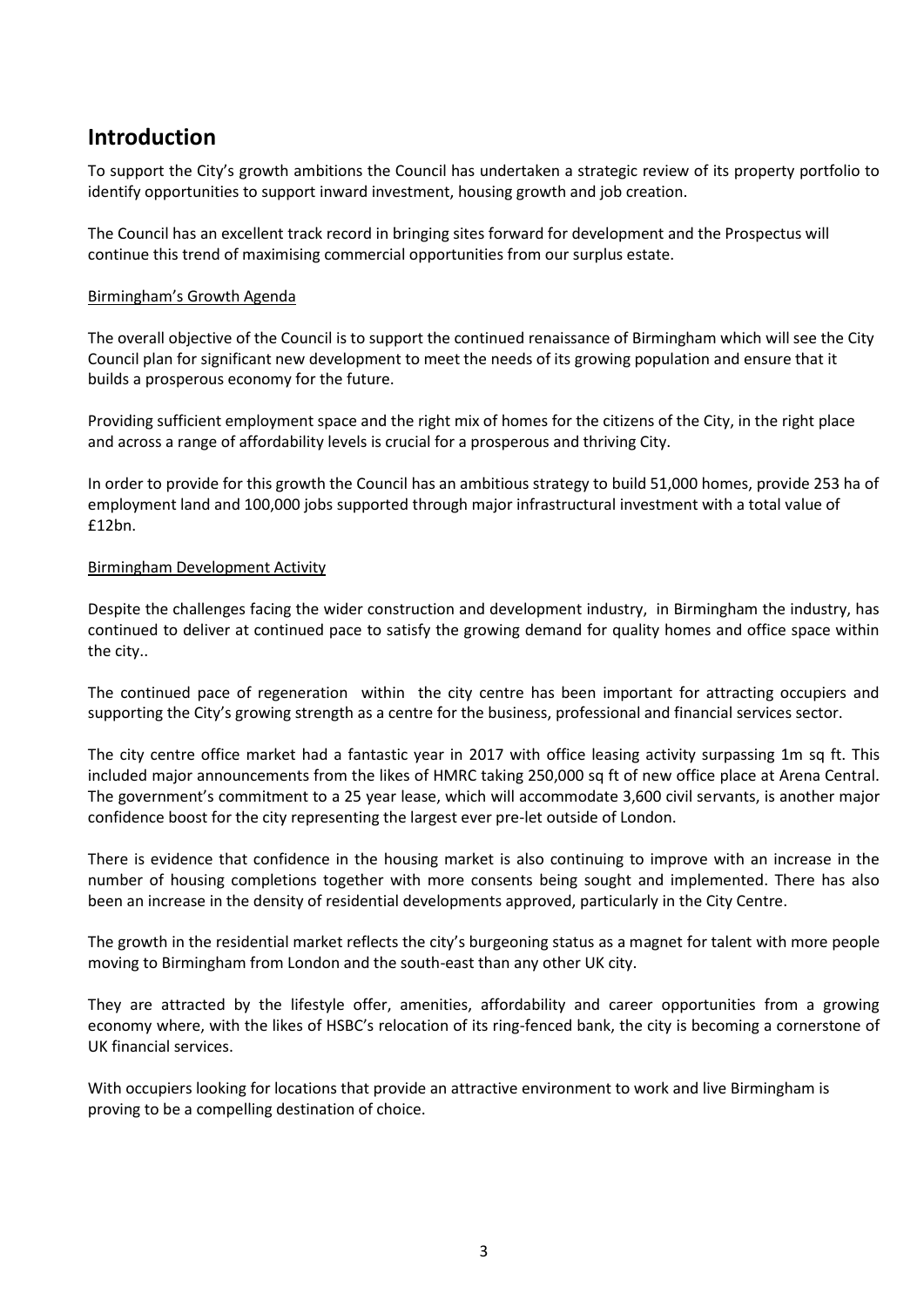# **The Purpose of the Document**

This Prospectus has been produced to provide developers and investors with a list of available Council land and property opportunities.

Within this document the sites are listed geographically according to the following categories:

- City Centre
- North and West
- East

For each site the Prospectus details the following

Property position

Planning status

Delivery considerations

Planning and design guidance

By providing planning and design guidance the Council has clearly set out the acceptable uses and principles for the development of each site. With this knowledge prospective bidders will be able to identify at an early stage whether their proposals are likely to be acceptable, avoiding the cost of abortive plans and application fees.

The Council's identification and realisation of surplus property assets is dynamic and driven by the need to maximise value, including economic benefits, for the citizens of Birmingham.

The Council will therefore keep its property portfolio under review, updating the Prospectus periodically to reflect changes in the future supply of property suitable for beneficial development.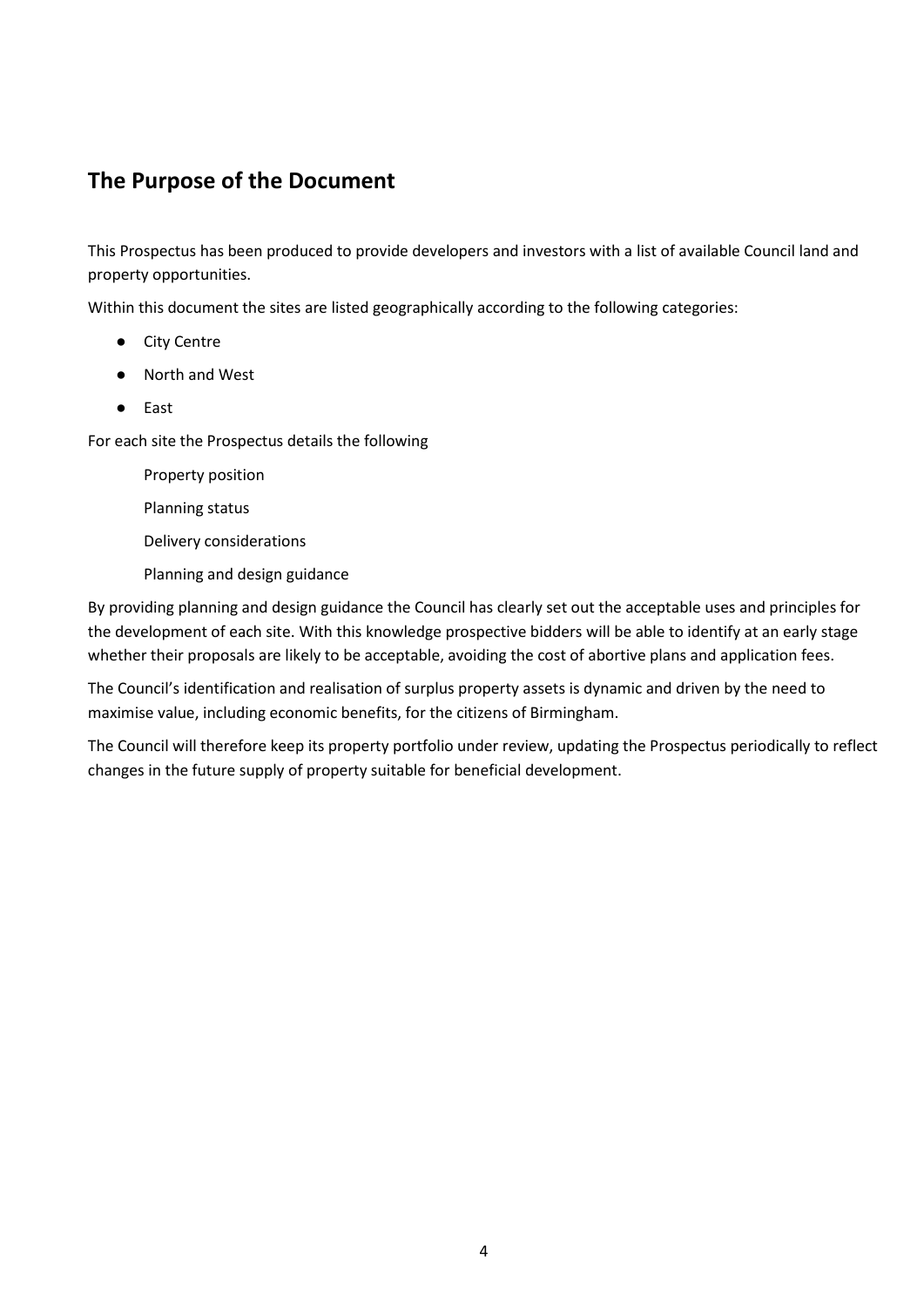<span id="page-5-0"></span>*(Map here to illustrate areas – City Centre, North & West and East)*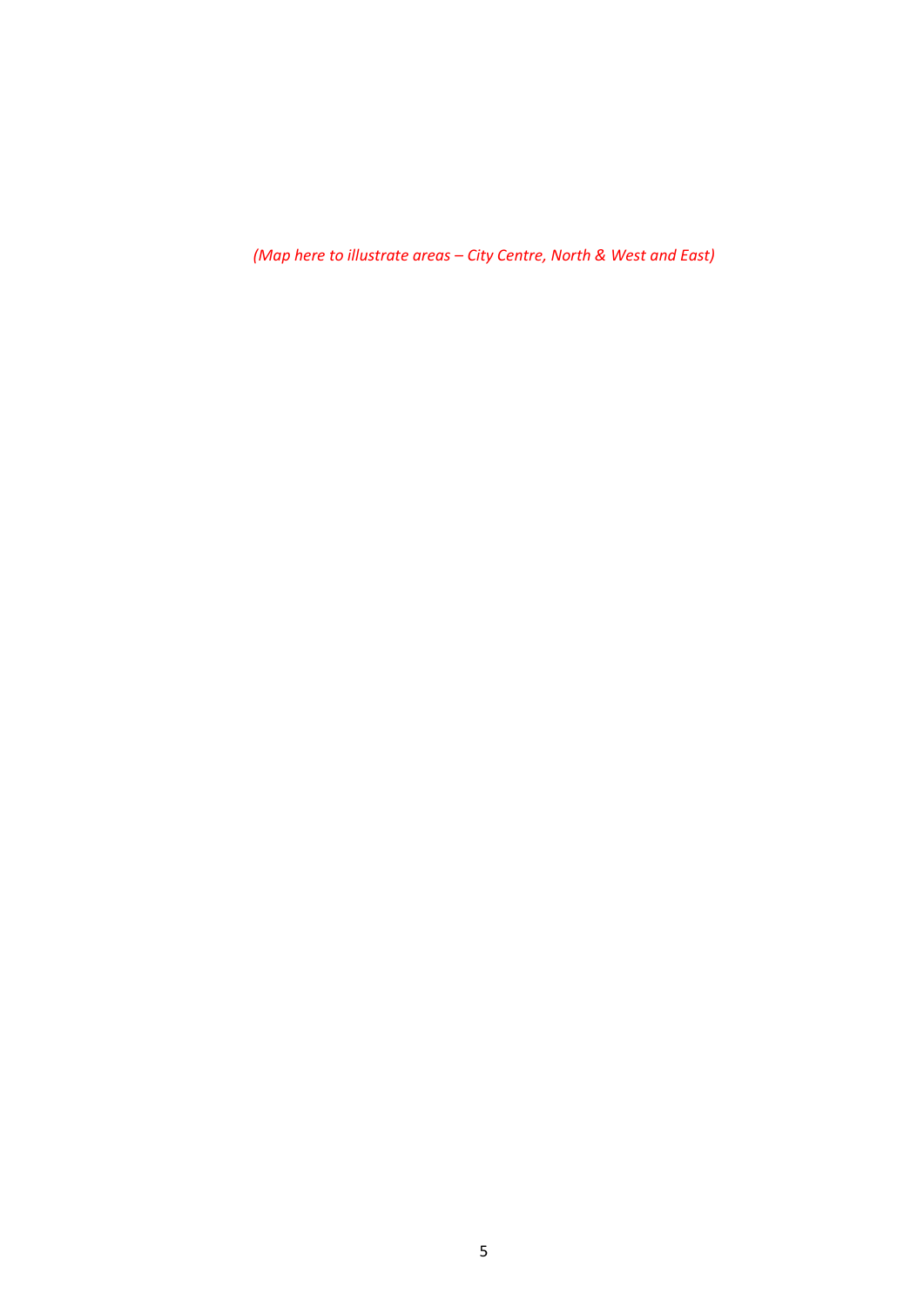## **City Centre**

## <span id="page-6-0"></span>**Context**

Accounting for a third of Birmingham's economic output, supporting over 150,000 jobs, attracting more than £2 billion of shopping expenditure every year and home to over 30,000 people, the City Centre is central to Birmingham's future growth agenda and continuing success in promoting itself as an international City.

Covering 800 ha the City Centre is positioned as the hub of the City providing local, regional and national transport access, nationally significant visitor attractions and major economic assets.

In order to strengthen the role of the City on a national and international basis the Council has placed on emphasis on delivering major new investment in retail and office provision. Alongside its important economic and visitor role the City Centre is home to a growing residential population which will continue to expand in the future. This will happen in the context of the Council's wider aspiration of providing a high quality environment and delivering a diverse mix of uses vital to a vibrant centre.

Together with the Council's plans for the HS2 terminus at Curzon then the outlook for development and regeneration in the City Centre is exciting.

The introduction of HS2 will reduce travel times to London to around 40 minutes, effectively placing the City on zone 4 of the underground. However it is not just about connectivity and journey times: the station will be at the centre of a huge growth and regeneration opportunity.

HS2 is the catalyst for a major expansion of the city centre, extending it eastwards, providing new residential neighbourhoods and places to work. The Council's Masterplan for the City Centre terminus at Curzon St is a 25year vision for what will be one of the biggest urban regeneration schemes in Britain transforming over 140 hectares of the city centre, creating 600,000 sq m of new business space, 4,000 new homes as well as providing 14,000 new jobs and generating £1.3 billion in economic uplift. A public sector investment programme of £724m will fund local infrastructure and unlock development around the terminus and in emerging growth areas like Digbeth.

*(Map here to illustrate areas – City Centre)*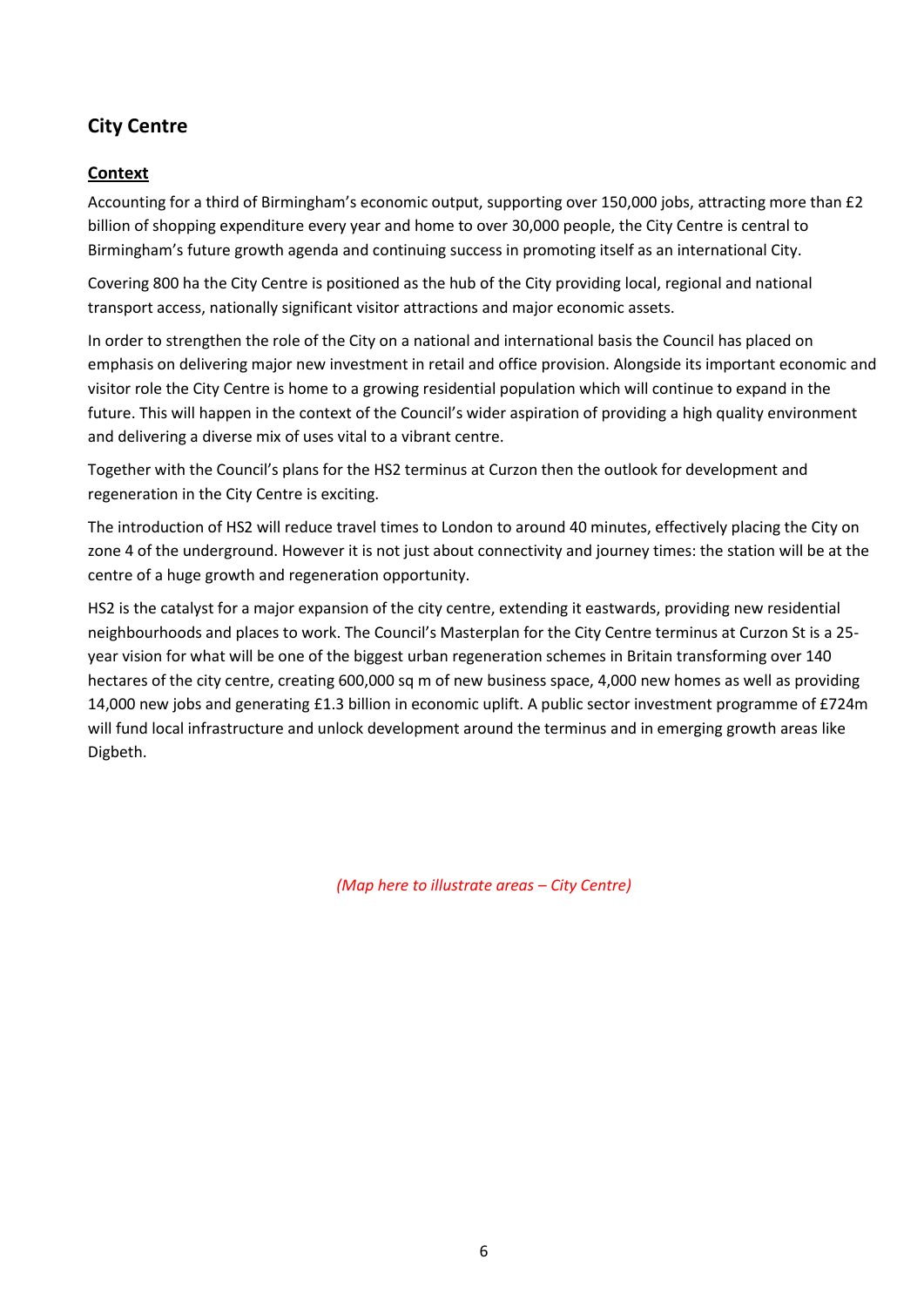## <span id="page-7-0"></span>**58 – 60 Caroline Street**

## *(Site plan to show red line)*

Caroline Street is a thriving street within Birmingham's Jewellery Quarter which features a mix of commercial and residential uses. The street forms an important connection between the desirable St Paul's Square area and the Golden Square at the heart of the Quarter and has recently been improved with the introduction of street trees and traffic calming.

The site is currently occupied by a vacant surface car park and two attractive historic buildings containing workshops. The surrounding context features a mixture of modern and historic architecture.

## **Opportunity**

Conversion and new build for commercial uses

#### **Size of site**

0.13 ha.

## **Property Status**

The property currently provides a suite of small workshops and associated car parking. The existing tenant profile is primarily small businesses linked to the jewellery industry.

The existing units are currently let on a variety of short business tenancies producing a current rental income of £43,830 per annum.

#### **Sale Process**

The property is to be offered for sale by informal tender from late November 2018, in accordance with disposal timetable as detailed in Delivery & Commitment Section of this prospectus.

The Council will be inviting both conditional and unconditional offers.

## **Tenure**

The property is to be offered freehold subject to all existing tenancies.

## **Services**

All main services are understood to be available within or adjacent to the property, however interested parties are advised to make their own enquiries of the relevant statutory provider.

## **Planning Status**

There are no extant consents for the site, however there is an expired planning consent for a four storey office building for B1 and A2 uses (2008/01961/PA). Part of the site has recently been refused consent for surface car parking (2016/10085/PA). The site is within the Community Infrastructure Levy high value residential area, so any residential floor space will require a CIL payment.

## **Planning and Design advice**

The site is within the Jewellery Quarter Conservation Area. Within the site Nos. 58-59 and 60 Caroline Street are Grade II listed buildings, as are a number of buildings in the vicinity. With this in mind careful regard will need to be paid to the historic environment when designing any new development. The adjacent Heritage Court building should not be used as a design reference.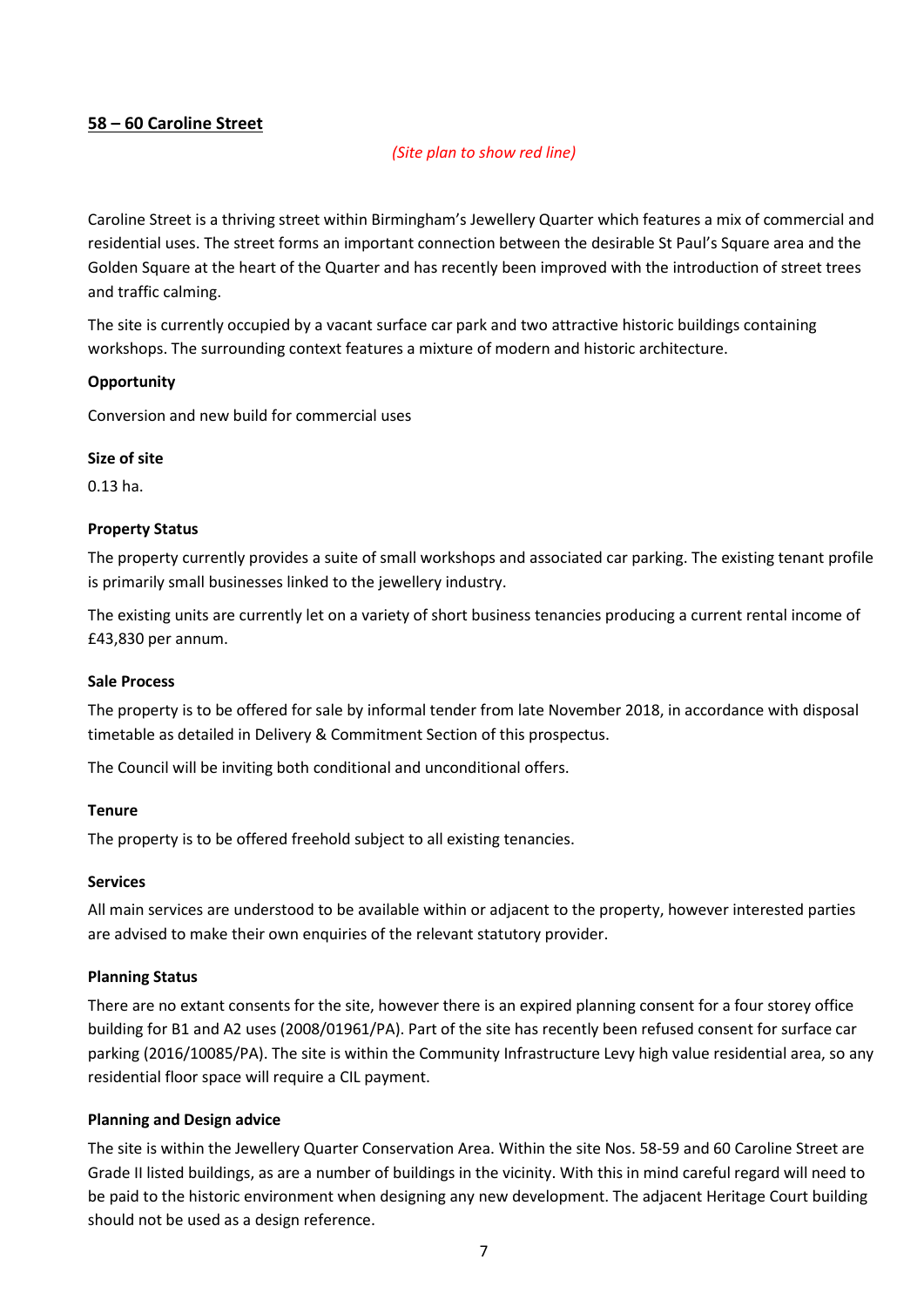Existing buildings should be retained and enhanced through sensitive refurbishment works. New additions to these existing buildings are unlikely to be acceptable.

The vacant site offers potential for new building development that must be designed to acknowledge and enhance its historic surroundings. Proposals should repair the urban grain of Caroline Street; and introduce activity and overlooking of the street. Heights should reflect the character of the surrounding historic buildings, not exceeding 4 storeys or eave height of the existing 3 storey building.

The rear of the site offers the potential for a subservient shopping wing, a maximum of 2 storeys in height.

The buildings should be used for commercial uses. Residential uses will be acceptable only as part of a mixed use scheme which makes a significant positive contribution to the character of the Conservation Area.

## **Delivery Considerations**

- Historic environment
- Potential need for ground remediation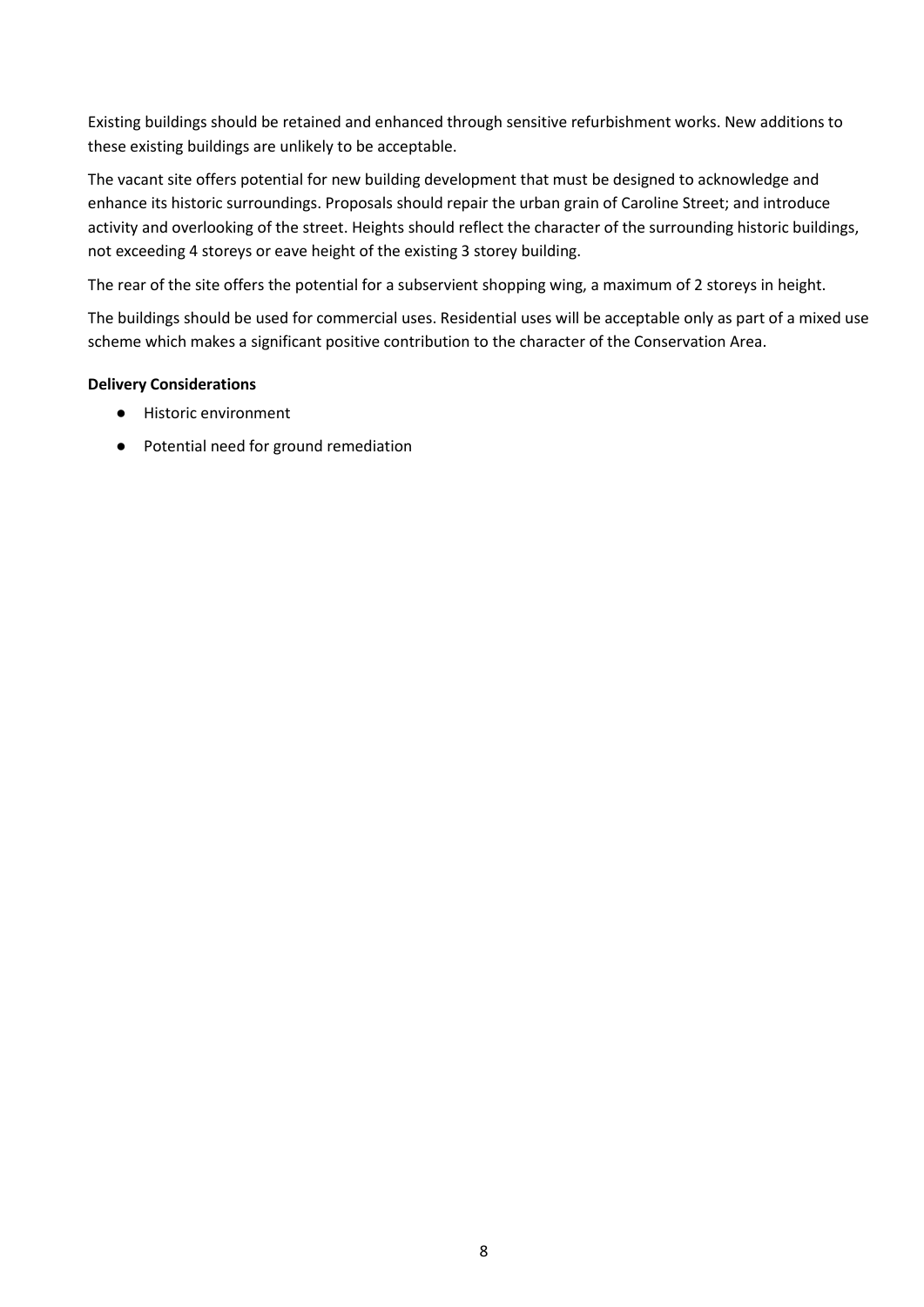## <span id="page-9-0"></span>**11-17 Pitsford St**

## *(Site plan to show red line)*

Situated in a prime location within the City's historic Jewellery Quarter the site provides an excellent office and workspace refurbishment opportunity. Fronting on to Pitsford Street, adjacent to the historic Warstone Lane Cemetery in Birmingham's Jewellery Quarter and Golden Square, the site benefits from excellent transport links with close proximity (within 150m) of the Jewellery Quarter train and Midland Metro stations. The surrounding area features an attractive collection of historic buildings in uses including jewellery making and retail.

The site itself comprises historic buildings featuring high quality three-storey frontage buildings onto Pitsford Street with "shopping" wings to the rear overlooking two internal courtyards.

## **Opportunity**

Conversion and refurbishment for commercial uses

## **Size of site**

0.2 ha.

## **Property Status**

The property comprises a total of 4 retail units and 19 workshops, predominantly let on short term business tenancies, producing an annual rental income of £49,700 (approx.).

The property is considered an attractive investment opportunity with potential scope for future redevelopment subject to all necessary planning consents.

## **Sale Process**

The property is to be offered for sale by informal tender from late November 2018, in accordance with disposal timetable as detailed in the Delivery & Commitment Section of this prospectus. The Council will be inviting both conditional and unconditional offers.

## **Tenure**

The property is being offered on the basis of a 250 year leasehold disposal subject to all existing

tenancies.

## **Planning Status**

There are no extant planning consents for the site. The adjacent site (occupied by a large commercial building) has recently secured consent for a mixed use development featuring a new access into the Jewellery Quarter Station (2017/10934/PA).

## **Planning and Design advice**

This site offers the opportunity for the refurbishment and re-use of the historic buildings to provide distinctive and characterful workspace and offices, set around multi-purpose courtyard spaces. The surrounding area has strong historic character, falling within the Golden Triangle character area of the Jewellery Quarter Conservation Area. The buildings fronting Vyse Street which back onto the site (Nos. 12-23) are listed at Grade II and Warstone Lane Cemetery is a Registered Historic Park & Garden.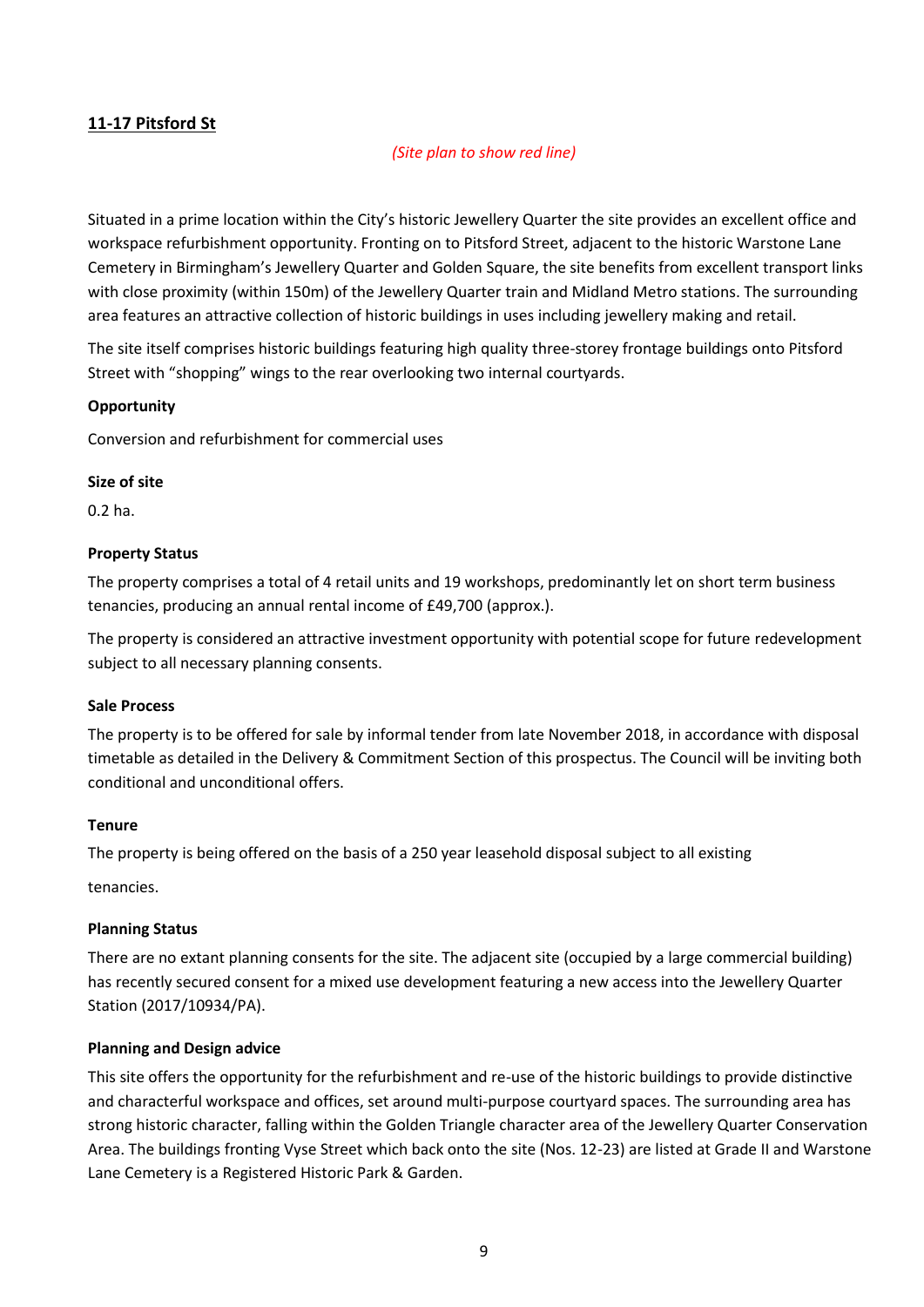## **Delivery Considerations**

● Historic environment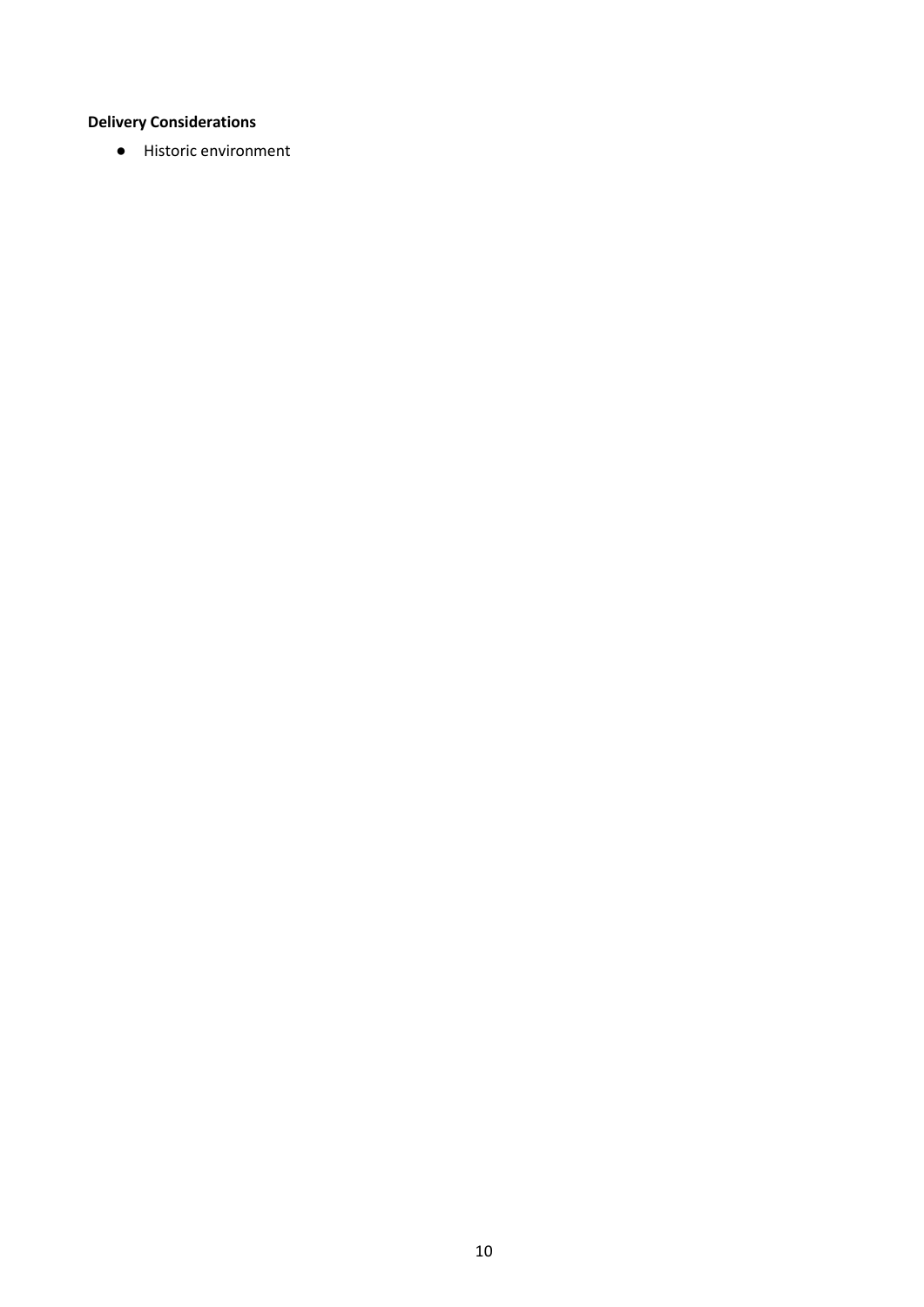## **Vyse St Triangle**

## *(Site plan to show red line)*

The site is a triangular block of distinctive historic buildings between Spencer Street, Vyse Street and Hockley Street within the main shopping area of Birmingham's Jewellery Quarter. The buildings are predominantly two to three storeys in height. The Triangle is close to the Golden Square and being adjacent to the Jewellery Quarter train and Midland Metro station benefits from excellent transport links.

## **Opportunity**

Joint Venture

Conversion and refurbishment for commercial uses

#### **Size of site**

0.27 ha

#### **Property Status**

The property consists of a block of distinctive historic buildings on an island site bounded by Vyse Street, Spencer Street and Hockley Street. The block comprises a total of 51 units, let on a mix of short and long term commercial leases, producing an annual rental income of £151,000.

The property is considered an attractive investment opportunity with potential scope for future redevelopment subject to all necessary planning consents.

#### **Sale Process**

The property is to be offered for sale by informal tender from late November 2018, in accordance with the disposal timetable as detailed in the Delivery & Commitment section of this prospectus. The Council will be inviting both conditional and unconditional offers.

## **Tenure**

The property is being offered on the basis of a 250 year leasehold disposal subject to all existing tenancies.

#### **Services**

All main services are understood to be available within or adjacent to the property, however interested parties are advised to make their own enquiries of the relevant statutory provider.

## **Planning Status**

There is no extant planning consent for the site.

#### **Planning and Design advice**

The site is within the Jewellery Quarter Conservation Area. Many buildings within the site are Listed, including Nos. 85, 87-88, 90-94 Vyse Street, 28 Hockley Street and 94-102 Spencer Street.

The block as a whole adds considerably to the character of the surrounding area and any development should focus on the re-use of the historic fabric. Development should look to refurbish and convert the existing buildings and retain some or all of the commercial use. Modernisation would need to be sympathetic so as to enhance the historic character of both the building and wider block.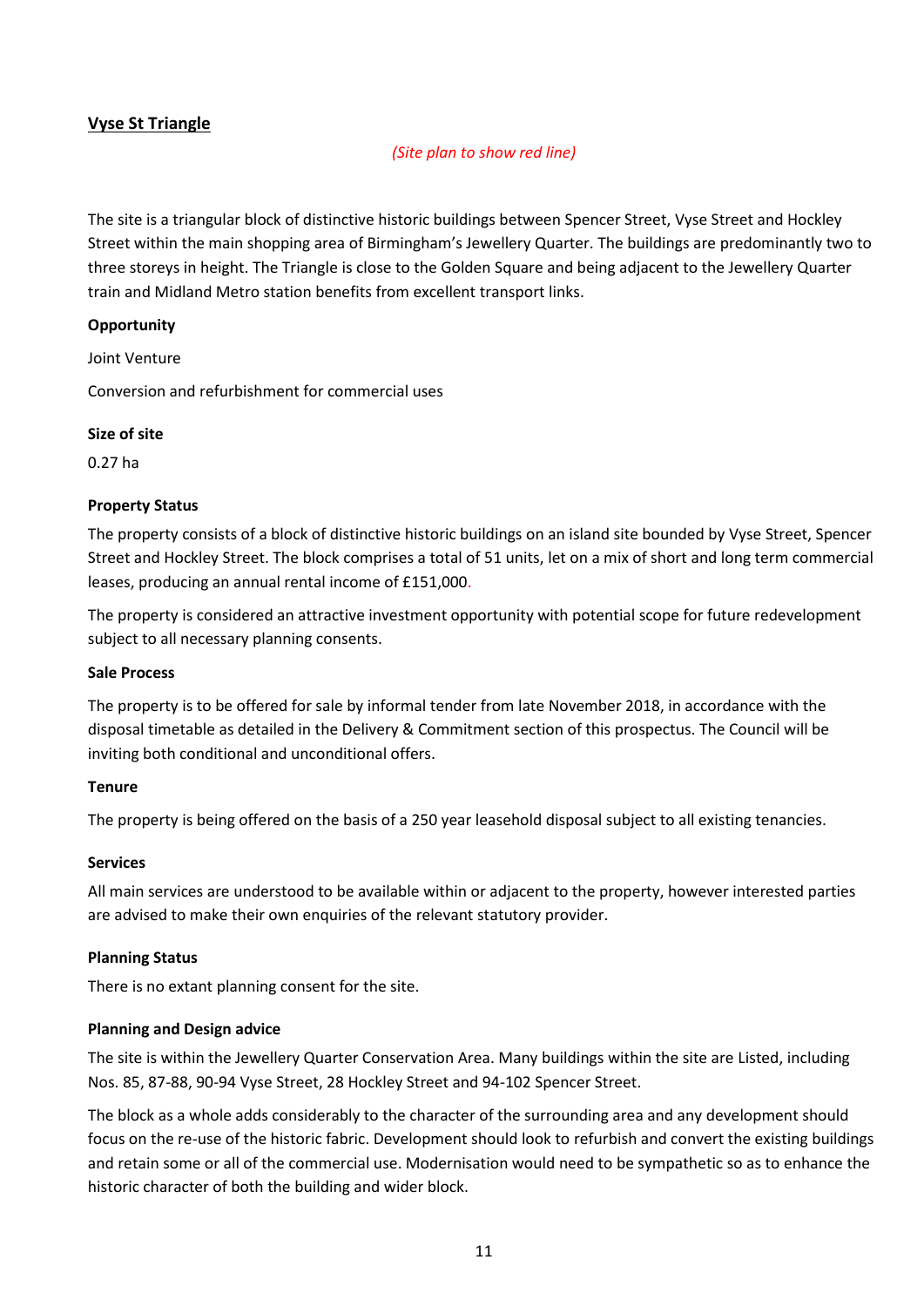## **Delivery Considerations**

- Historic environment
- Railway tunnel running beneath site
- <span id="page-12-0"></span>Some of the block comprises longer leases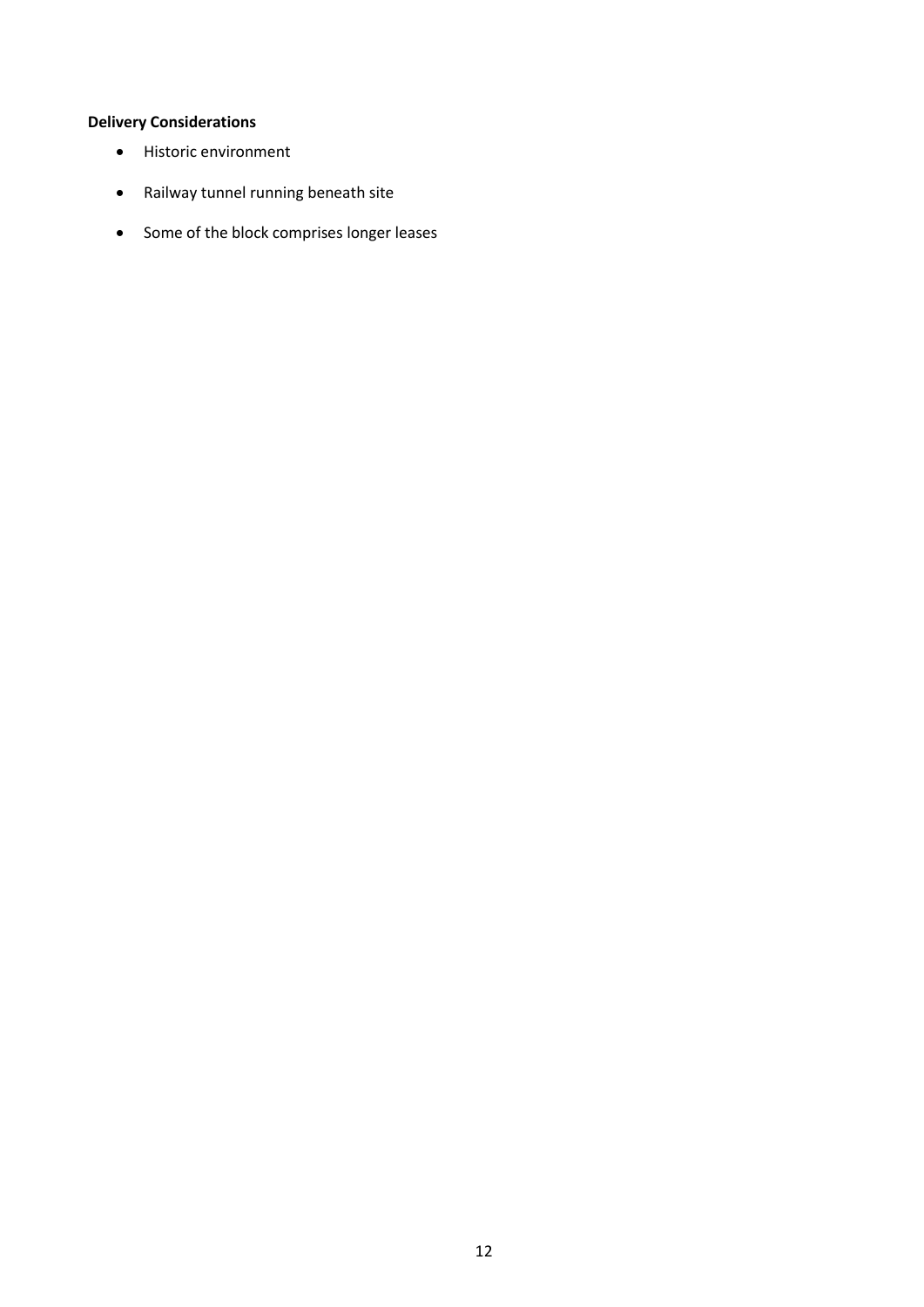## **Upper Gough Street**

## *(Site plan to show red line)*

This property is a vacant surface car park near to the Mailbox, 350m from Birmingham New Street station and a short walk away from Brindleyplace via the canal. The property is situated a sought after residential location in the fast-evolving Bath Row residential quarter of the city centre.

## **Opportunity**

New build residential led mixed use development.

## **Size of site**

0.19 ha.

## **Property Status**

The property comprises the vacant site of a former secure car park at the junction of Upper Gough Street, Marshall Street and Chapmans Passage, off Holloway Head, within the City Centre.

## **Sale Process**

The property is to be offered for sale by informal tender from late November 2018, in accordance with disposal timetable as detailed in the Delivery & Commitment Section of this prospectus. The Council will be inviting both conditional and unconditional offers.

## **Tenure**

Premium offers are to be invited for the grant of a new 250-year lease at a peppercorn ground rent. The property is offered with full vacant possession.

## **Services**

All main services are understood to be available within or adjacent to the property, however interested parties are advised to make their own enquiries of the relevant statutory provider.

## **Planning Status**

No planning approvals are currently in place for the site. The site is within the Community Infrastructure Levy high value residential area, so any residential floor space will require a CIL payment. There is a Prior Approval application for the conversion of an adjacent building (Longsdale House) from Office to Residential uses under Permitted Development (2018/08081/PA). Another adjacent building (16 to 18 Marshall Street has recently secured consent for change of use to provide six apartments (2018/02257/PA).

## **Planning and Design advice**

 The site offers excellent potential for redevelopment for residential use with the ground floor having potential to support ancillary commercial uses. Comprehensive development of the wider block would be supported. The site contains a level change from Upper Gough Street to Chapman's Passage that must be successfully utilised by future development, ensuring both primary frontages are acknowledged and utilised; enhancing the street environments. Storey heights should not exceed 4 storeys at Upper Gough Street, utilising the level change to help achieve 6 storeys from street level at Chapmans Passage. Proposals will need to consider any adjacent right to light and/or privacy requirements.

## **Delivery Considerations**

<span id="page-13-0"></span>● Ground level change across site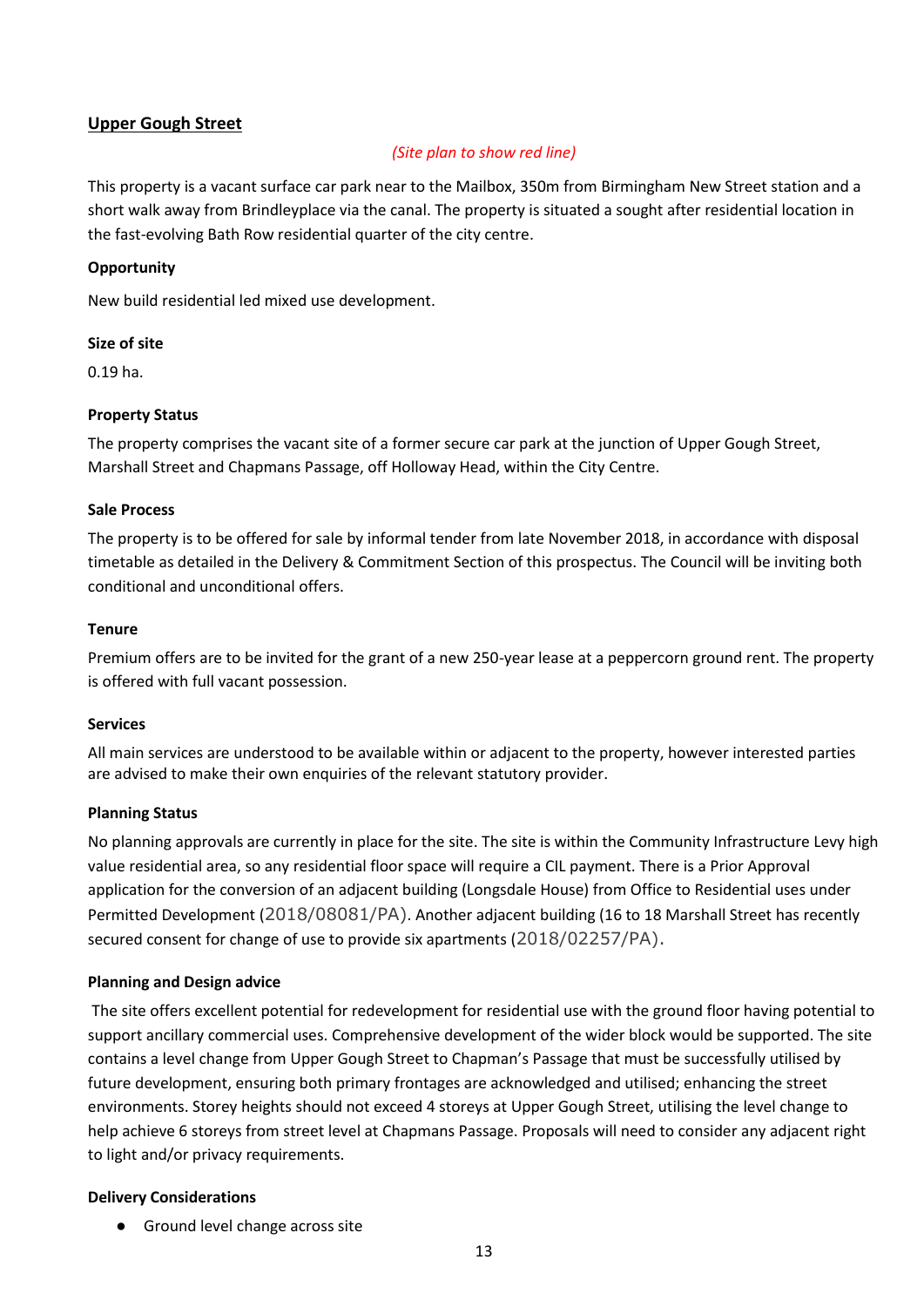## **Summerhill House, Summerhill Terrace**

## *(Site plan to show red line)*

This is a charming Victorian building of 2-3 storeys with car parking to the rear and an open area of amenity space. The location is on the edge of Birmingham's Jewellery Quarter and a short walk from both the Colmore Row office district, Brindley Place and the major new office developments at Paradise and Arena Central and with access to all of the amenities and public transport connections of the City Centre. The property is set in a locality of a mixed commercial and residential uses fronting Summer Hill Terrace.

## **Opportunity**

Conversion and or new build for residential use.

## **Size of site**

0.29 ha.

## **Property Status**

A vacant 3 storey building previously used as a 27-bed residential rehabilitation unit offering 2,800 sq m of gross external floor space.

## **Sale Process**

The property is to be offered for sale by informal tender from late November 2018, in accordance with disposal timetable as detailed in the Delivery & Commitment section of the this prospectus.

The Council will be inviting both conditional and unconditional offers.

## **Tenure**

Premium offers are to be invited for the grant of a new 250-year lease at a peppercorn ground rent.

The property is offered with full vacant possession.

## **Services**

All main services are understood to be available within or adjacent to the property, however interested parties are advised to make their own enquiries of the relevant statutory provider.

## **Planning Status**

No planning approvals are currently in place for the site. The site is within the Community Infrastructure Levy high value residential area, so any residential floor space will require a CIL payment

## **Planning and Design advice**

Summerhill House occupies a prime location within the much sought after Jewellery Quarter area of the City and provides a fantastic opportunity to create a high quality residential scheme via the conversion of the existing historic buildings together with an appropriate new build element.

The site is situated within the Jewellery Quarter Conservation Area.

Whilst they are not statutorily listed, the existing buildings have historic significance and should be sensitively converted. Any new additions to the historic buildings must not impact on the character and detailing of the building. Extensions or modification that impact on the existing roof scape will not be accepted.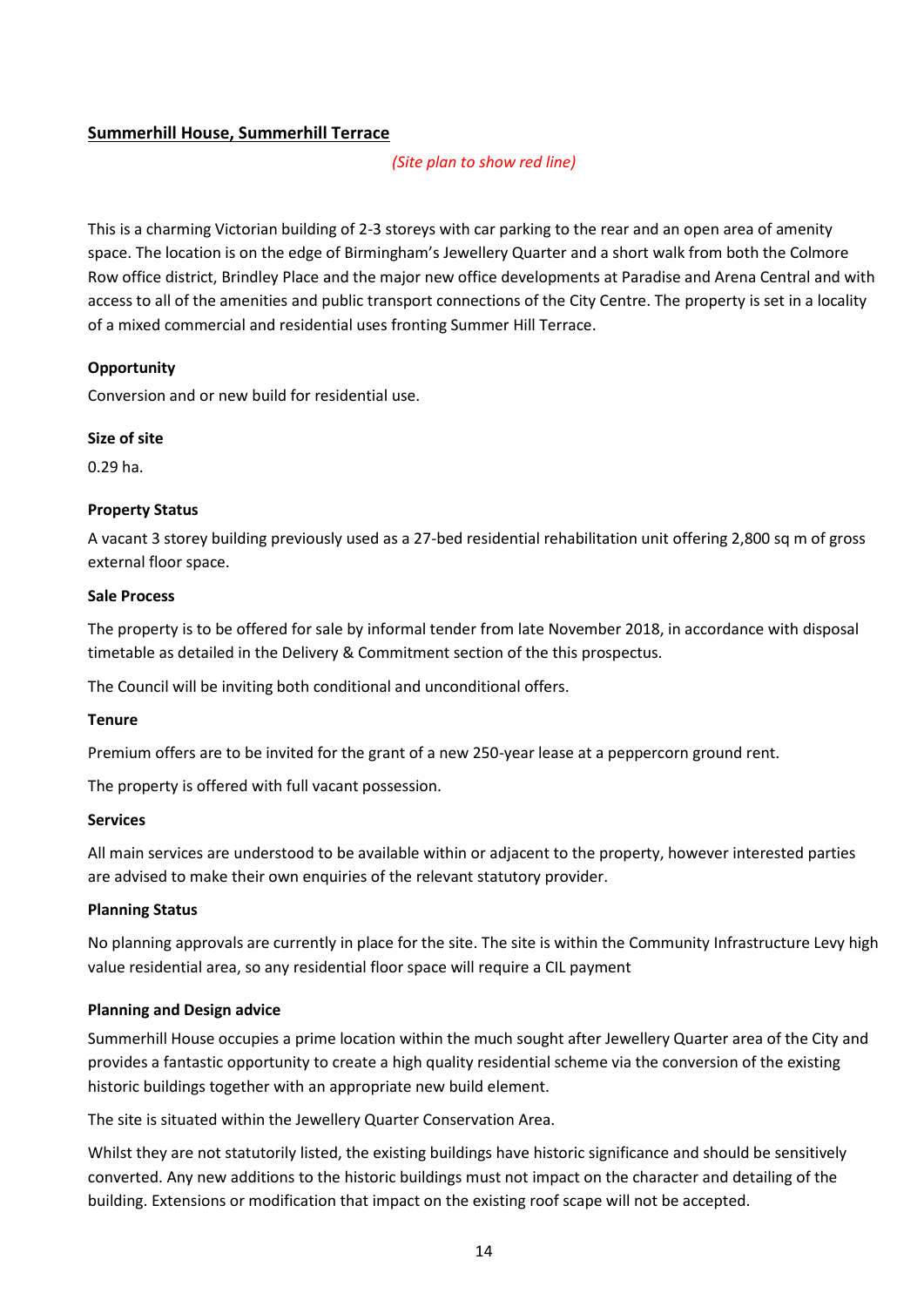The existing car park and rear garden offers the potential for a modern new build addition to the site. The height of the new building should not exceed 4 storeys.

## **Delivery Considerations**

- Historic environment
- The site is bound to the northeast by a large retaining wall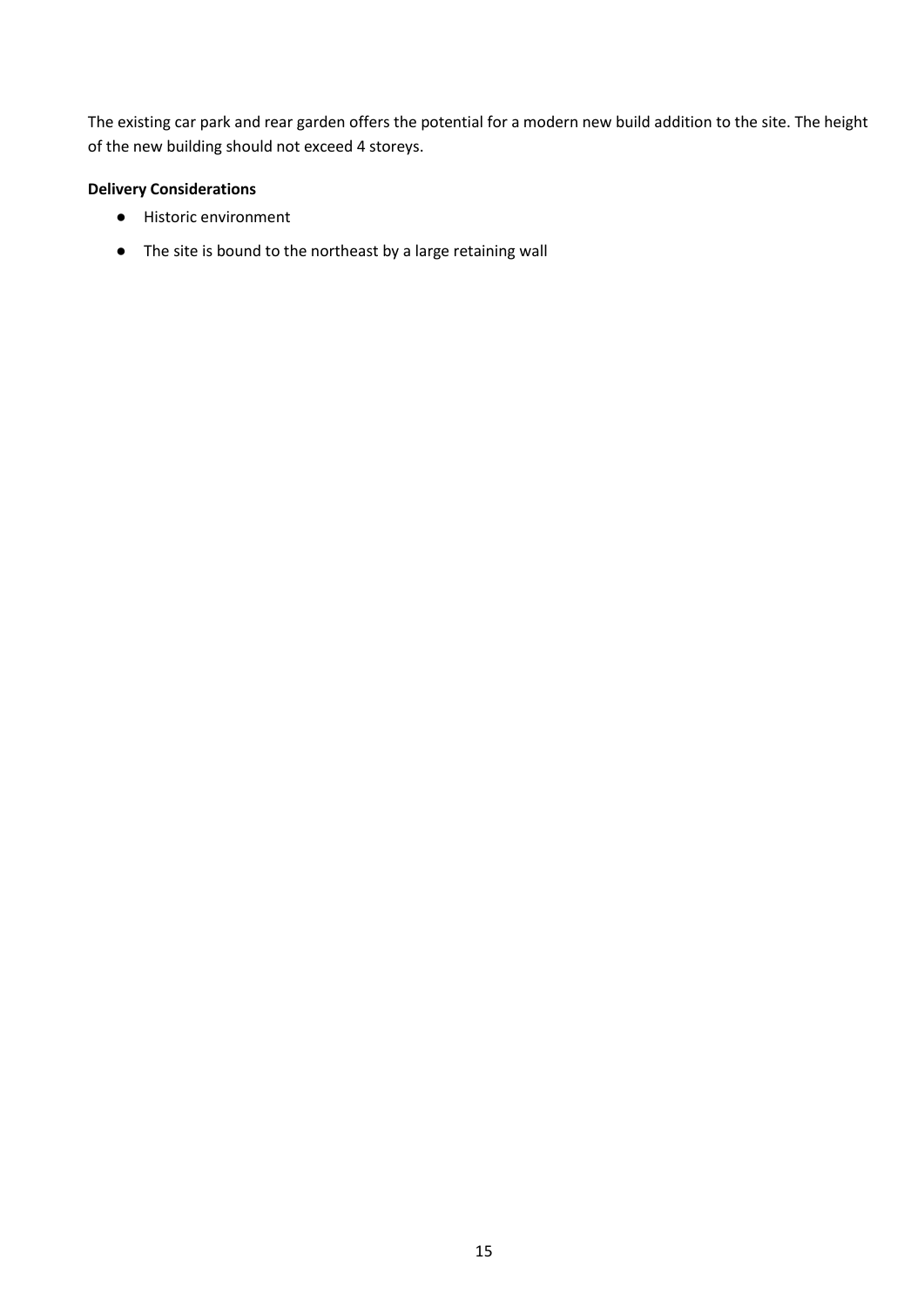## <span id="page-16-0"></span>**Holliday Street (also known as William Street)**

## *(Site plan to show red line)*

The Holliday Street site is a surface car park which backs onto the railway and Worcester to Birmingham Canal. It is in close proximity to Broad Street, which has been the centre for considerable regeneration and development activity in Birmingham, including the prime Grade A office Paradise Circus and Arena Central sites. The site is also near to Five Ways Station and, with plans to extend the City's Metro line through Broad St, benefits from excellent transport links.

## **Opportunity**

New build residential led mixed use development.

## **Size of site**

0.19 ha.

## **Property Status**

The property comprises the site of a 77 space car park fronting Holliday Street within the City Centre.

The property is currently let on a short business tenancy producing a current rental income of £42,000 per annum.

## **Sale Process**

The property is to be offered for sale by informal tender from late November 2018, in accordance with disposal timetable as detailed in the Delivery & Commitment section of this prospectus.

The Council will be inviting both conditional and unconditional offers.

## **Tenure**

Premium offers are to be invited for the grant of a new 250-year lease at a peppercorn ground rent.

The property is offered subject to the existing tenancy.

## **Services**

All main services are understood to be available within or adjacent to the site, however interested parties are advised to make their own enquiries of the relevant statutory provider.

## **Status**

No planning approvals are currently in place for the site. The adjacent site (land at corner of Granville Street and Holliday Street), has planning consent (2015/00737/PA) for the erection of a six to seven storey residential building comprising 112 units (one and two bedroom residential units) with associated basement car parking and landscaping and associated works. The site is within the Community Infrastructure Levy high value residential area, so any residential floor space will require a CIL payment

## **Planning and Design advice**

The site offers the opportunity to further enhance the residential offer in the area with potential for the development of a new 5 storey building comprising residential units.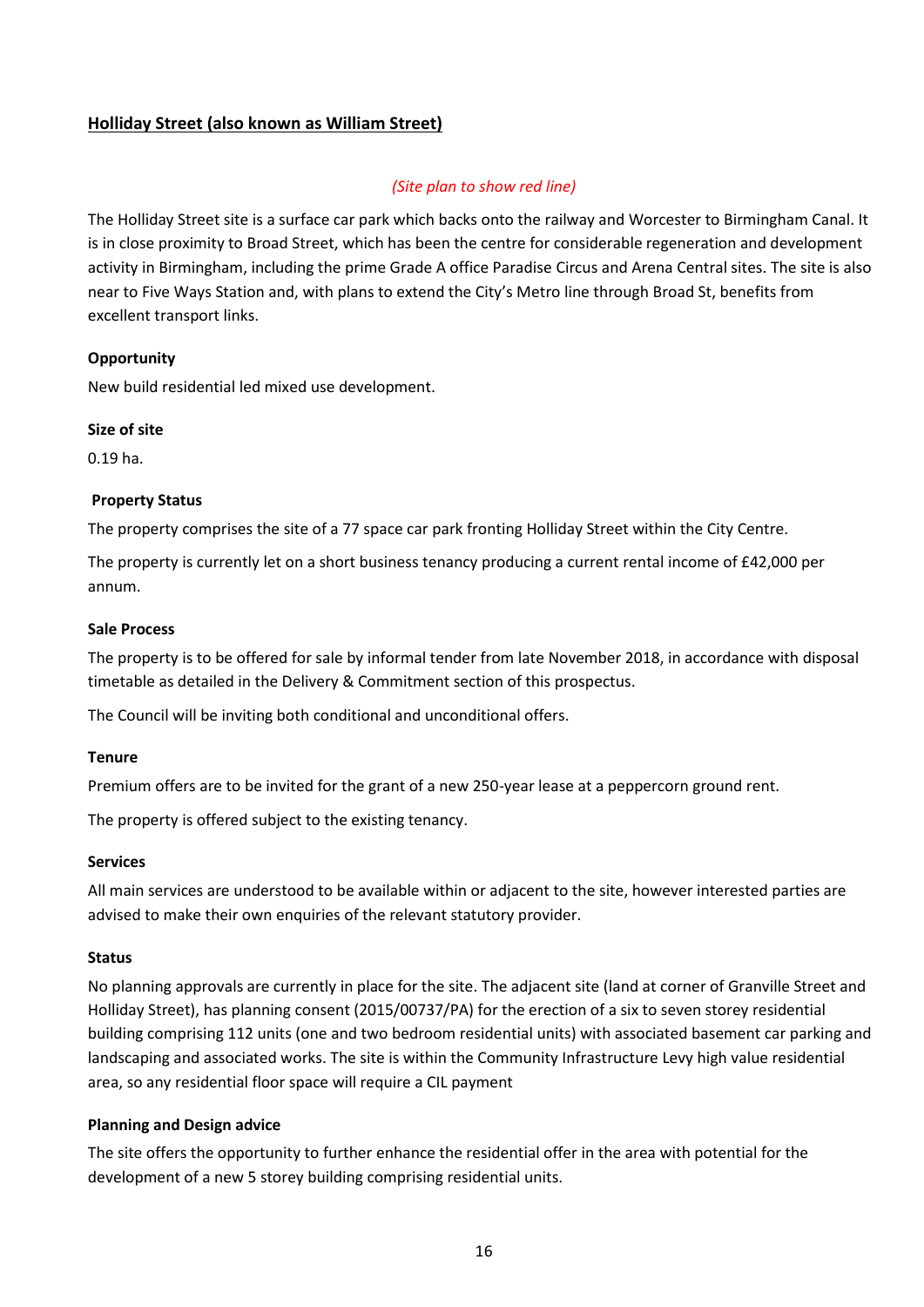Designs should effectively engage with Holliday Street, overlooking and introducing activity; and re-establishing a strong building line informed by the adjacent development.

Building heights should reflect the adjacent developments (under construction or permitted) and its role within this area of change. This should lead to a maximum of 6 storeys at the east of the site, stepping to a maximum of 8 storeys at Communication Row. Consideration must also be given to the scale of the dwelling proposed at Communication Row / Holliday Street adjacent to the site.

## **Delivery Considerations**

<span id="page-17-0"></span>● Proximity of railway.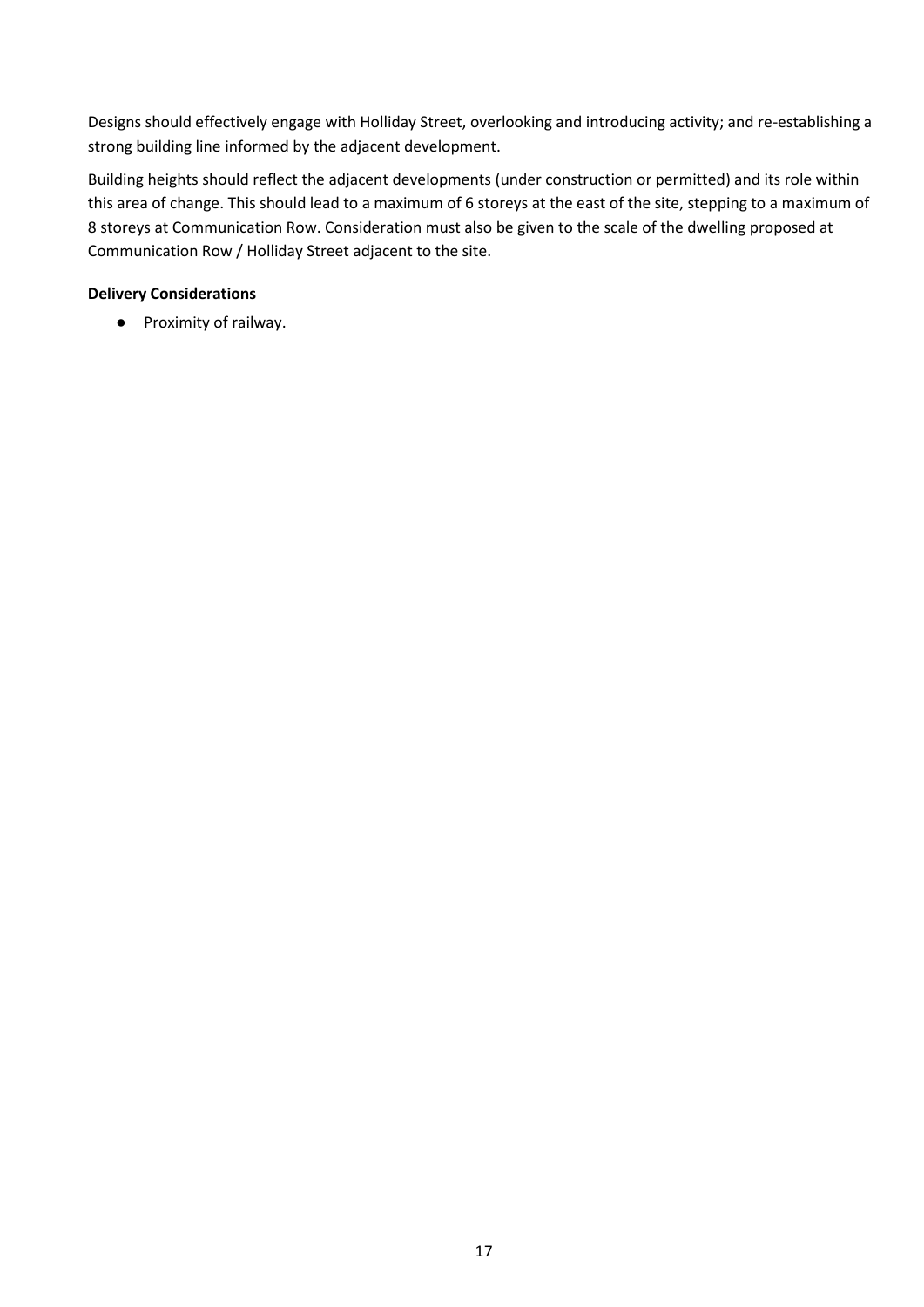# **North and West**

## <span id="page-18-0"></span>**Context**

The North and West area of the City is currently experiencing housing development at scale, with major residential communities being planned and delivered at Langley and Greater Icknield. Employment growth is also being supported with major regional investment sites at the Advanced Manufacturing Hub in Aston and also at Peddimore to the north of the city in Sutton Coldfield.

The area also includes Perry Barr, which will be the home of the Commonwealth Games in 2022. Hosting the Games will have a significant and lasting impact on Birmingham and the surrounding region.

A key component of the Games will be the delivery of a Commonwealth Games Village. Based in Perry Barr the Village will provide accommodation for c. 6500 athletes and officials for the duration of the Games. After the Games the residential accommodation will be retrofitted to provide more than 1,000 new homes which will be brought forward for sale and rent.

The Village itself will act as a catalyst for significant housing growth in Perry Barr as the first phase of a wider programme to deliver up to 3,000 new homes in the area.

As part of the Village development, there are also plans to invest in wider infrastructure in the surrounding area, including local access improvements, segregated cycle lanes, the introduction of a SPRINT rapid bus service along the A34 and new bus interchange as well as work to upgrade Perry Barr railway station.

*(Map here to illustrate areas – North and West)*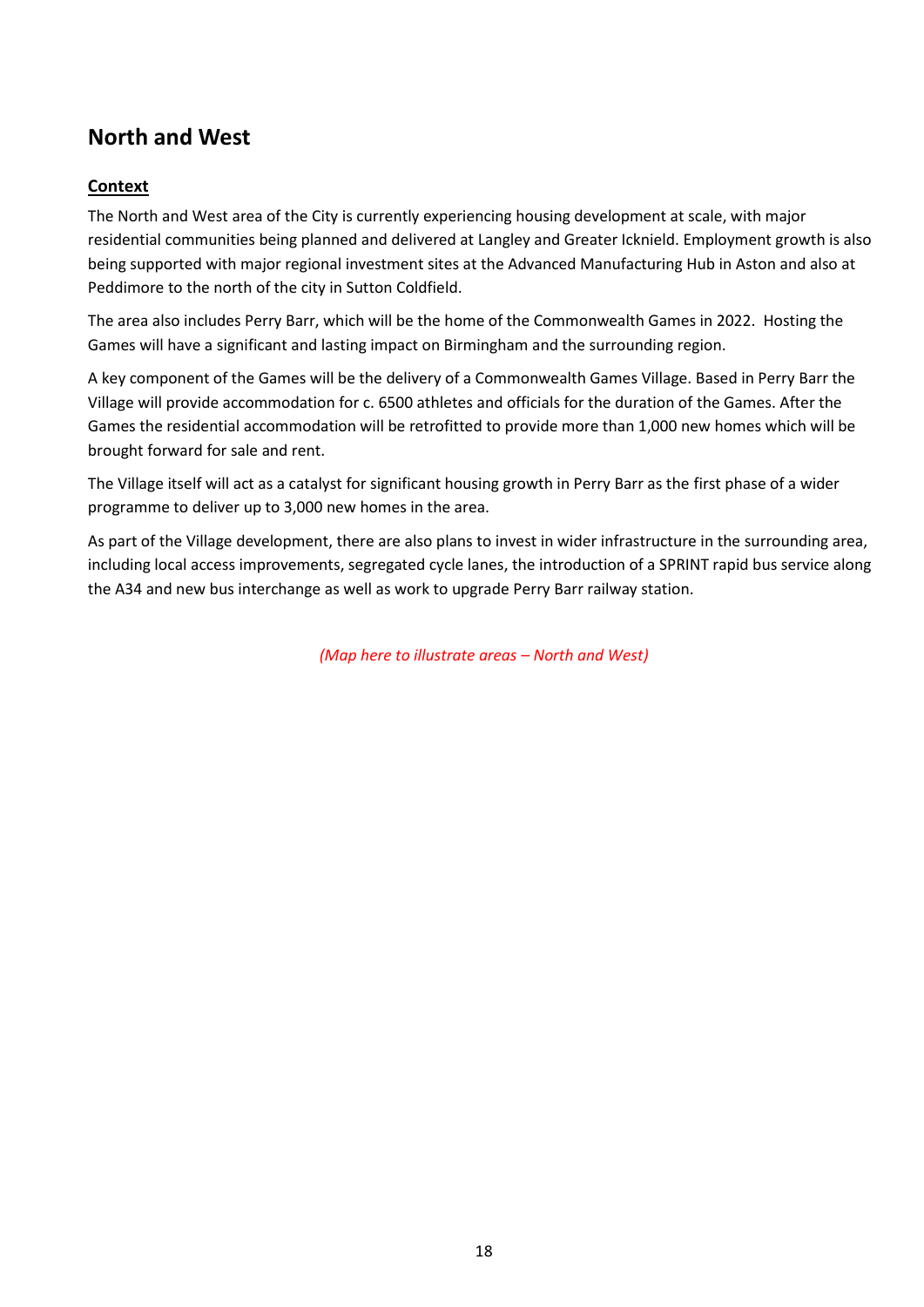## <span id="page-19-0"></span>**Land & Shop Nos 6-24a Aston Lane**

## *(Site plan to show red line)*

Located on an arterial route through the north of Birmingham, this site consists of two elements: an area of cleared land, and an adjacent parade of single-storey shops with parking to the rear. The location is close to the Commonwealth Games Athletes' Village and will be surrounded by significant development and regeneration over the next three years, including the reconfiguration of the existing roundabout to create a signal controlled cross road junction with surface level pedestrian crossings, and the creation of a new train station and multi modal public transport interchange.

## **Opportunity**

New build residential led mixed use development.

Size of site

0.5 ha.

## **Property Status**

The property currently comprises a parade of 8 shops and adjoining vacant land. The existing tenant profile is primarily small businesses linked to the local community.

The existing units are currently let on a variety of short business tenancies producing a current rental income of £52,500 per annum.

## **Sale Process**

The property is to be offered for sale by informal tender from late November 2018, in accordance with disposal timetable as detailed in the Delivery & Commitment Section of this prospectus. The Council will be inviting both conditional and unconditional offers.

## **Tenure**

The property is to be offered freehold subject to all existing tenancies.

## **Services**

All main services are understood to be available within or adjacent to the site, however interested parties are advised to make their own enquiries of the relevant statutory provider.

Planning Status

No planning approvals are currently in place for the site. The site is within the Primary Shopping Area for the Perry Barr Local Centre

## Planning and Design advice

This is a key development site for the continued enhancement of Perry Barr. It has the potential to provide additional high density residential units with commercial uses on the lower floors to activate Aston Lane and Birchfield Road. Storey heights should be stepped across the site, with a maximum of 3 storey adjacent to the residential dwellings at Aston Lane, progressively rising to 8 storeys at corner element of the site, overlooking the road junction.

Delivery Considerations

● Construction activity relating to Commonwealth Games sites and improvement works to the A4040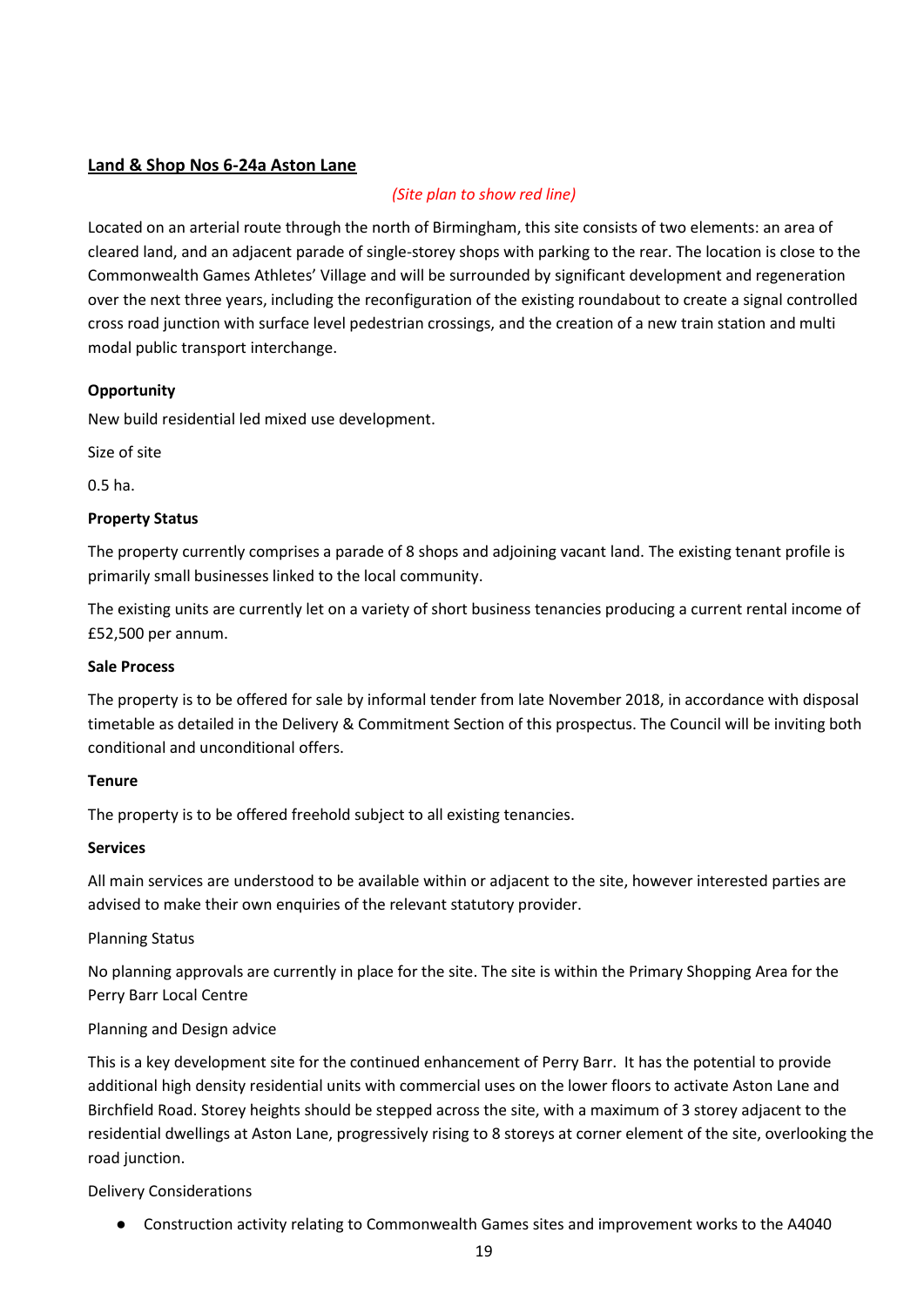# <span id="page-20-0"></span>**East**

## <span id="page-20-1"></span>**Context**

East Birmingham includes Erdington, Stockland Green, Nechells, Saltley, Washwood Heath, Hodge Hill and Shard End and has a population of over 300,000 people. Alone this would rank as the 11th biggest city in the UK - bigger than Cardiff, Nottingham or Leicester. East Birmingham has a crucial role to play in the delivery of the overall growth agenda.

The comprehensive regeneration of East Birmingham has been a long held ambition for the City Council over decades past. We are now at a point where the UK's new economic geography will favour East Birmingham, which is bracketed between two of the most significant areas of growth in the UK, the City Centre, to the west, and UK Central, to the east. These strategic opportunities combined with major planned investments at Jaguar Land Rover and the Washwood Heath strategic employment site offer the potential for large scale development creating the potential for more than 350,000 sq m of new employment space and 9000 new jobs within East Birmingham.

*(Map here to illustrate areas – East)*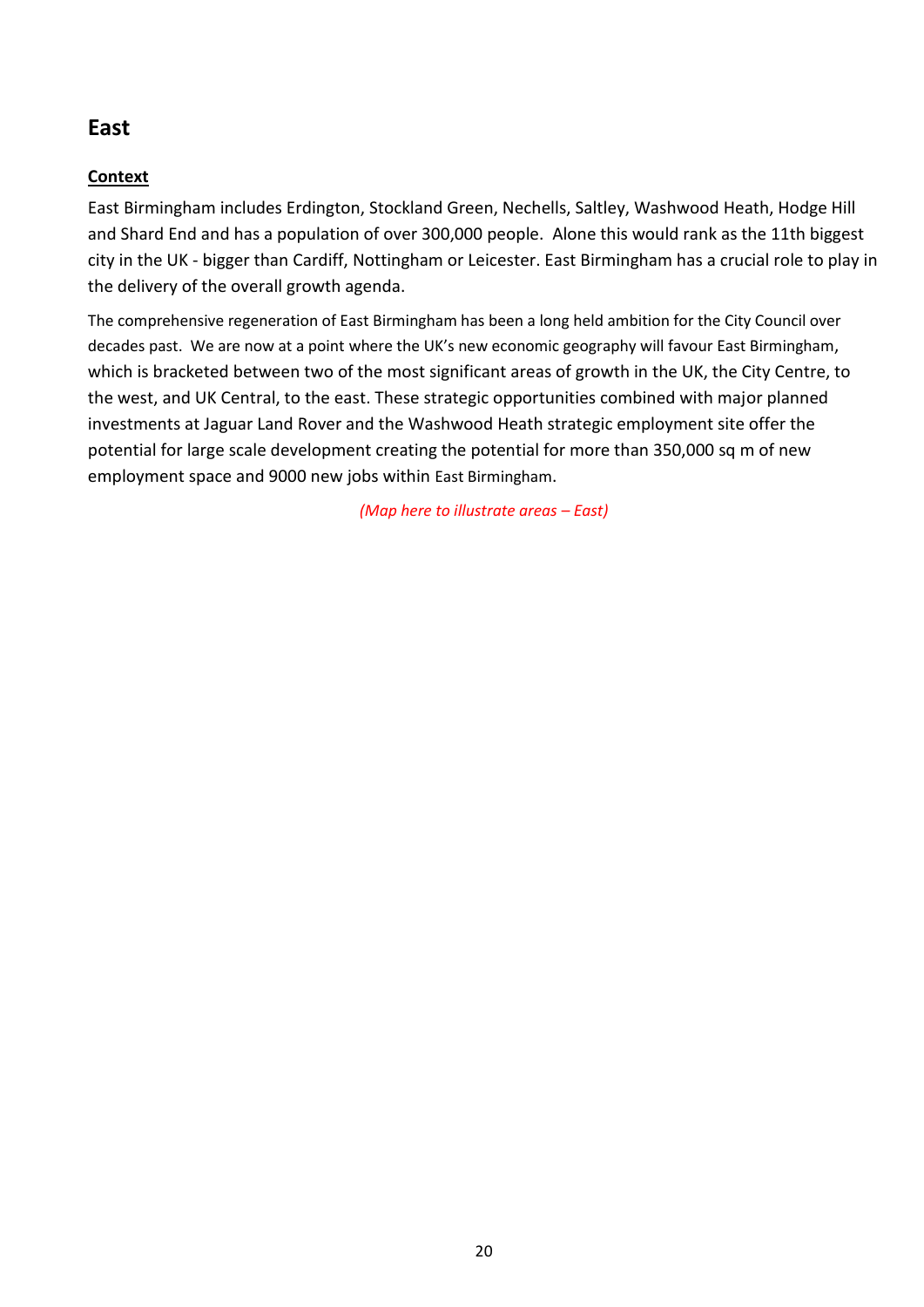## <span id="page-21-0"></span>**Port Hope Road Industrial Estate**

## *(Site plan to show red line)*

Port Hope Road Industrial Estate occupies a site in Sparkbrook just outside the City Centre and close to Bordesley and Small Heath railway stations and the main A34 and A45 arterial routes. The site is within 100m of the primary shopping area of Sparkhill Local Centre. The area surrounding the site consists of a mixture of commercial and residential properties. The property abuts the adjacent Kyotts Lake industrial estate which is also offered in this Prospectus.

## **Opportunity**

Investment opportunity with potential scope for future redevelopment for commercial uses.

## **Size of Site**

0.15 ha.

## **Property Status**

The property comprises 4 industrial units constructed in 2004 within a secure site. The units range in size from 3,900 sq ft to 4,200 sq ft. All units are currently occupied and are let on short term business tenancies producing a current annual rental income of £63,250 (approx.).

## **Sale Process**

The property is to be offered for sale by informal tender from late November 2018, in accordance with the disposal timetable as detailed in Delivery & Commitment section of this prospectus.

The Council will be inviting both conditional and unconditional offers.

## **Tenure**

The property is to be offered freehold subject to all existing tenancies.

## **Services**

All main services are understood to be available within or adjacent to the property, however, interested parties are advised to make their own enquiries of the relevant statutory provider.

## **Planning Status**

No planning approvals are currently in place for the site. There is a restriction of Permitted Development rights which affects part of the site (2004/04781/PA).

## **Planning and Design Advice**

There is an opportunity for a combined redevelopment of this site with the Kynott's Lake site. The site is suitable for industrial and commercial uses. Proposals for redevelopment should pay due regard to the proximity of adjacent residential properties. Any proposed changes of use will be considered in light of policy requirements and the merits of the proposed scheme .

## **Delivery Considerations**

- Proximity of residential properties
- Opportunity for site assembly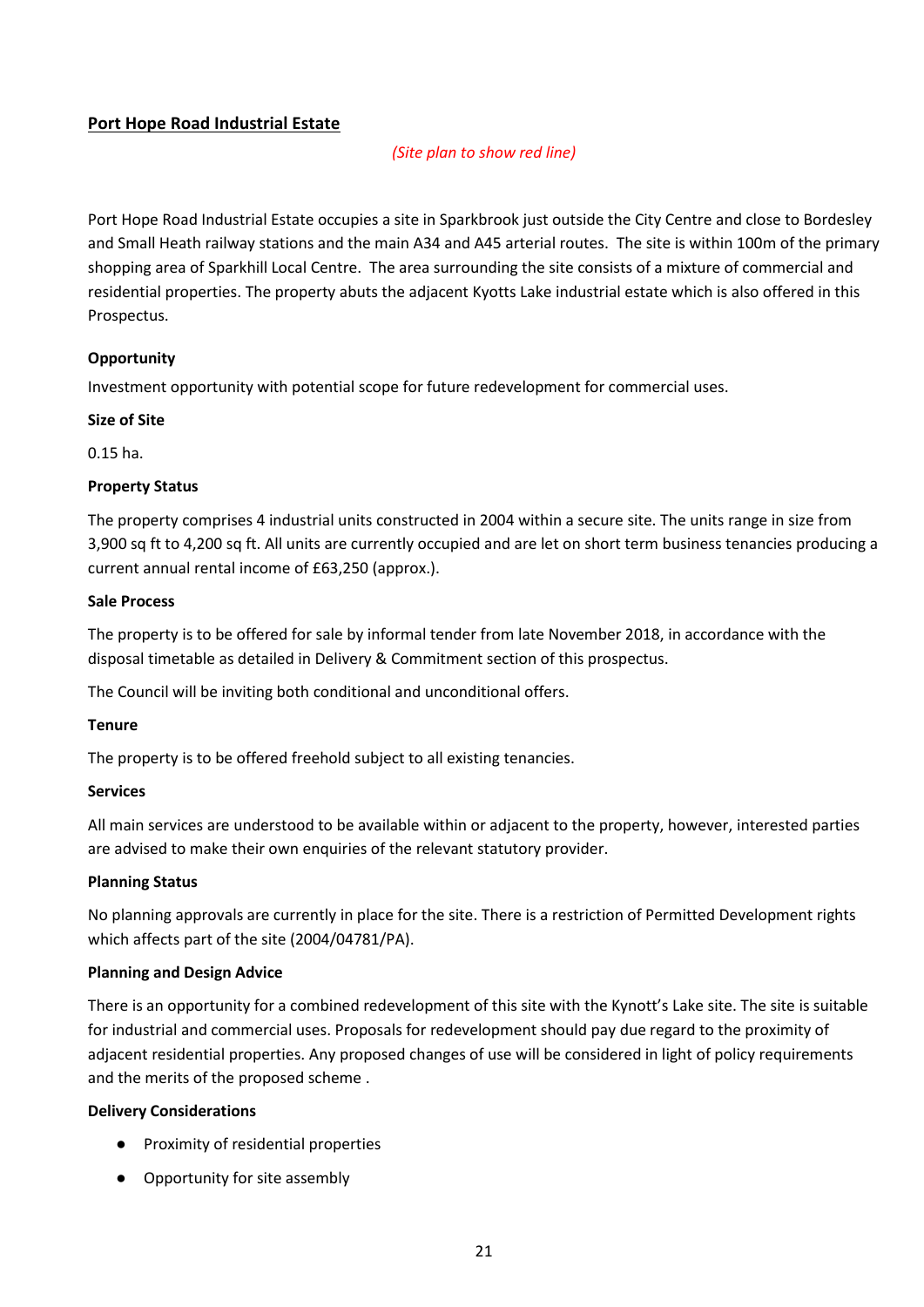## **Kyotts Lake Industrial Estate**

## *(Site plan to show red line)*

Kyotts Lake Industrial Estate occupies a site in Sparkbrook just outside the City Centre and close to Bordesley and Small Heath railway stations and the main A34 and A45 arterial routes. The site is within 100m of the primary shopping area of Sparkhill Local Centre. The area surrounding the site consists of a mixture of commercial and residential properties. The site is L-shaped and comprises a mix of Victorian two-storey buildings and factory units which were formerly part of a tram depot. The property abuts the adjacent Port Hope industrial estate which is also offered in this Prospectus.

## **Opportunity**

Investment opportunity with potential scope for future redevelopment for commercial uses.

## **Size of Site**

0.73 ha.

## **Property Status**

The property comprises 9 units housed within a mix of Victorian two-storey and factory units. The existing units are let on a variety of short term business tenancies producing a current annual rental income of £95,500 (approx.).

## **Sale Process**

The property is to be offered for sale by informal tender from late November 2018, in accordance with the disposal timetable as detailed in Delivery & Commitment section of this prospectus. The Council will be inviting both conditional and unconditional offers.

## **Tenure**

The property is to be offered freehold subject to all existing tenancies.

## **Services**

All main services are understood to be available within or adjacent to the property, however, interested parties are advised to make their own enquiries of the relevant statutory provider.

## **Planning Status**

No planning approvals are currently in place for the site.

## **Planning and Design Advice**

There is an opportunity for a combined redevelopment of this site with the Port Hope Road site. The site is suitable for industrial and commercial uses. Proposals for redevelopment should pay due regard to the proximity of adjacent residential properties. Any proposed changes of use will be considered in light of policy requirements and the merits of the proposed scheme.

## **Delivery Consideration**

- Proximity of residential properties
- <span id="page-22-0"></span>● Opportunity for site assembly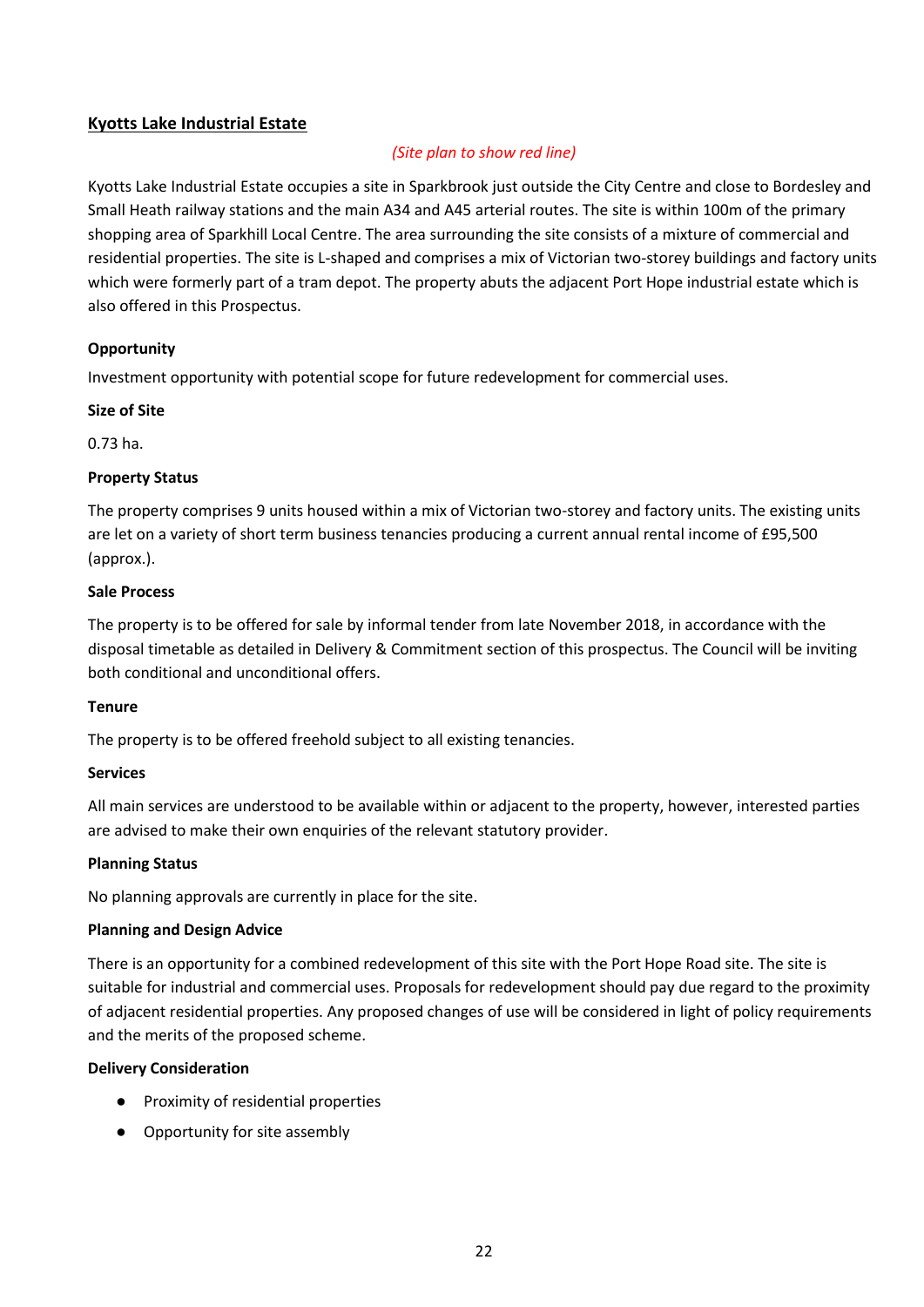## **Sydenham Road Business Centre**

## *(Site plan to show red line)*

Sydenham Road Business Centre comprises a 1980's industrial development made up of 14 single-storey units. Located within 100m of Sparkbrook Local Centre, the site enjoys easy access to the A45 (Small Heath Bypass) and Small Heath Station. The area surrounding the site consists of a mixture of commercial and residential properties.

## **Opportunity**

Investment opportunity with potential scope for future redevelopment for commercial uses.

## **Size of Site**

0.28 ha.

## **Property Status**

The property comprises 14 single-storey industrial units constructed in the 1980's and ranging from 47 sq m to 97 sq m in size. The development is of brick construction with mono-pitch steel corrugated roofs. All units have selfcontained W.C's.

The existing units are let on a variety of short term business tenancies producing a current annual rental income of £61,100 (approx.).

## **Sale Process**

The property is to be offered for sale by informal tender from late November 2018, in accordance with the disposal timetable as detailed in Delivery & Commitment section of this prospectus.

The Council will be inviting both conditional and unconditional offers.

## **Tenure**

The property is to be offered freehold subject to all existing tenancies.

## **Services**

All main services are understood to be available within or adjacent to the property, however, interested parties are advised to make their own enquiries of the relevant statutory provider.

## **Planning Status**

No planning approvals are currently in place for the site.

## **Planning and Design Advice**

The site is suitable for industrial and commercial uses. Proposals for redevelopment should pay due regard to the proximity of adjacent residential properties. Any proposed changes of use will be considered in light of policy requirements and the merits of the proposed scheme.

## **Delivery Consideration**

<span id="page-23-0"></span>● Proximity of residential properties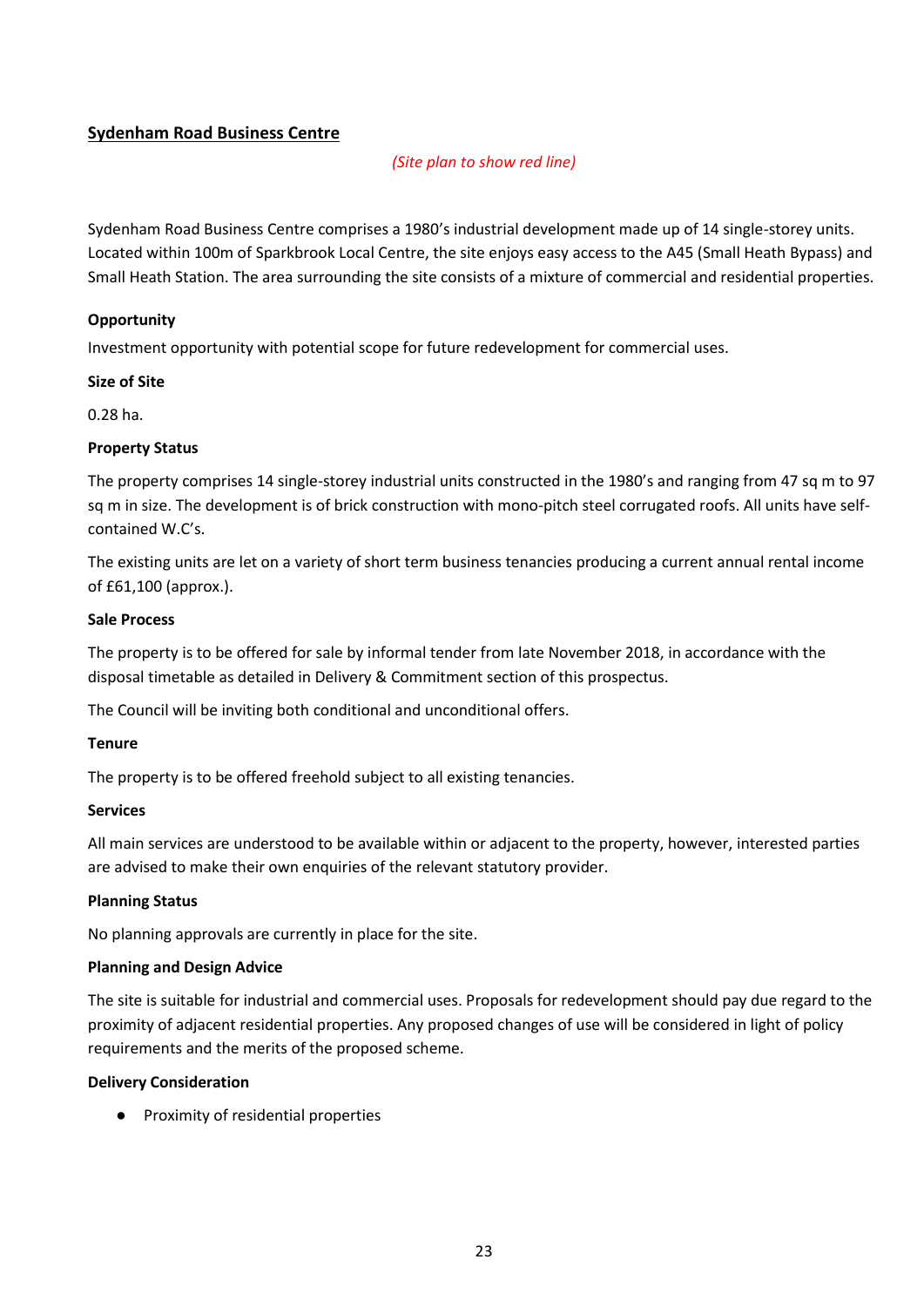## **Montgomery Street Business Centre**

## *(Site plan to show red line)*

Montgomery Street Business Centre occupies a prominent site adjacent to the Grand Union canal, opposite the Grade II listed Marlborough public house and in close proximity to Small Heath station with easy access to the A45 (Small Heath Bypass). The site itself features attractive early 1900's industrial units at the site frontage, currently utilised as industrial and office space, with the rear of the estate occupied by 20 modern units built in the 1980's.

## **Opportunity**

Investment opportunity with potential scope for future redevelopment for commercial uses.

## **Size of Site**

0.42 ha.

## **Property Status**

The property comprises a mix of older units and 1980's small business units, comprising a total of 30 units and occupied predominantly on short term periodic business tenancies. CCTV has been installed on the estate. The existing units are let on a variety of short term business tenancies producing a current annual rental income of £61,500 (approx.).

## **Sale Process**

The property is to be offered for sale by informal tender from late November 2018, in accordance with the disposal timetable as detailed in Delivery & Commitment section of this prospectus.

The Council will be inviting both conditional and unconditional offers.

## **Tenure**

The property is to be offered freehold subject to all existing tenancies.

## **Services**

All main services are understood to be available within or adjacent to the property, however, interested parties are advised to make their own enquiries of the relevant statutory provider.

## **Planning Status**

No planning approvals are currently in place for the site.

## **Planning and Design Advice**

The site is suitable for industrial and commercial uses. There is an opportunity for a redevelopment of this site to take advantage of the prominent location, canal access and distinctive historic buildings. Any proposals for redevelopment should pay due regard to the proximity of adjacent residential properties and the setting of the nearby Listed building. Any proposed changes of use will be considered in light of policy requirements and the merits of the proposed scheme.

## **Delivery Considerations**

- Proximity of residential properties
- <span id="page-24-0"></span>● Proximity of Grade II Listed Marlborough public house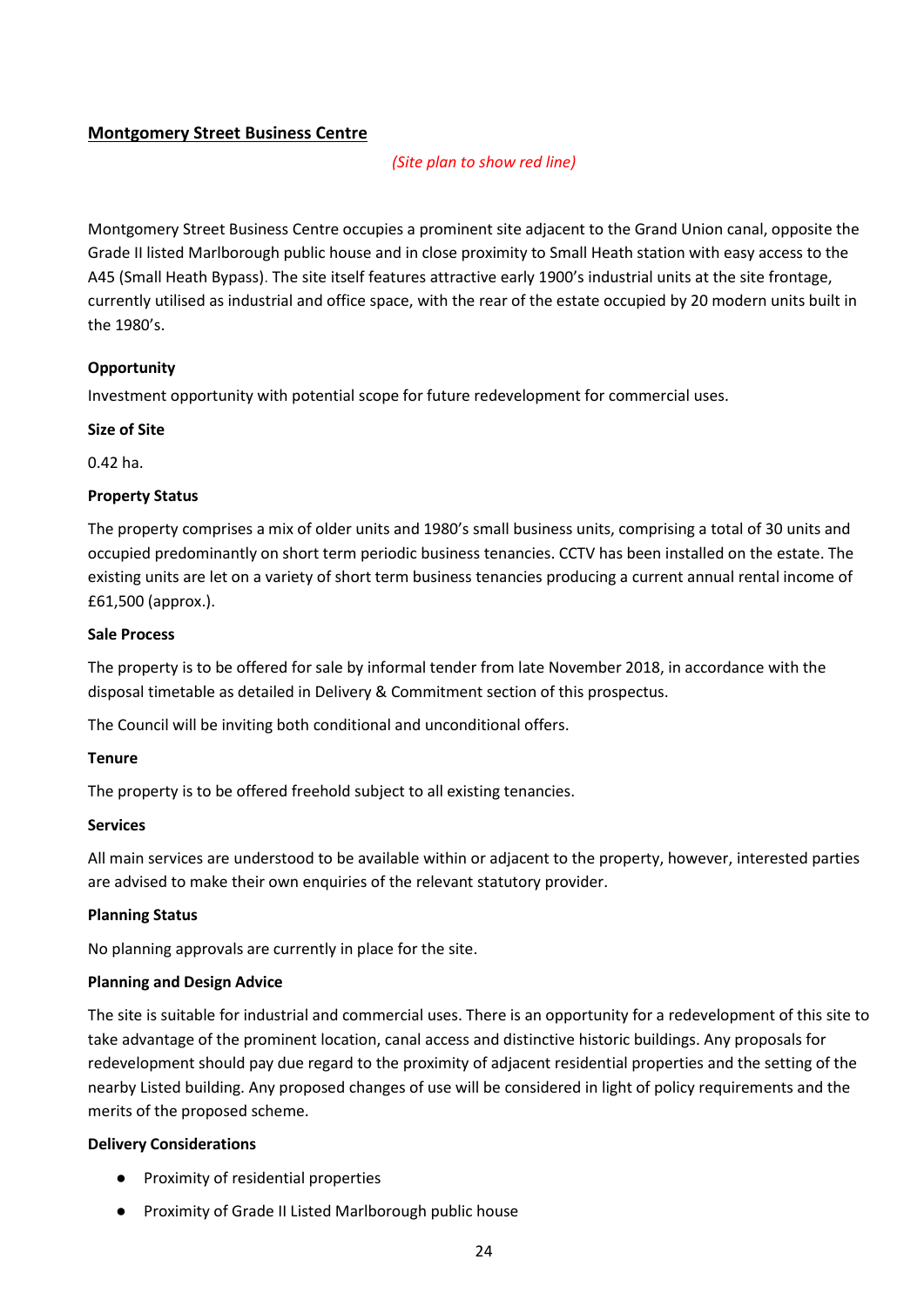# **Future Opportunity – Portfolio of Industrial Estates**

Birmingham City Council is the freehold owner of a large multi-occupied portfolio of industrial estates located across the city. In January 2019 the City Council will be formally launching an opportunity seeking third party involvement to help meet the City's growth agenda.

# **The properties which are likely to be included are:-**

- 1. Aston Seedbed Centre, Avenue Road, B7 4NT
- 2. Northside Business Centre, Wellington Street, B18 4NR
- 3. Ebury Road Industrial Estate, Ebury Road, B30 3JJ
- 4. Camp Hill Industrial Estate, John Kempe Way, B12 0HU
- 5. Boulton Industrial Estate, Icknield Street, B18 5AU
- 6. St Andrews Industrial Estate, Avenue Road, B9 4QB
- 7. Mott St Industrial Estate, Mott Street, B19 3HE
- 8. All Saints Industrial Estate, All Saints Street &Hockley Port Business Centre, All Saints Street, B18 7RJ
- 9. Bartley Green Business Centre & Woodgate Business Centre, Bell Heath Way, B32 3DB
- 10. Lime Grove Industrial Estate, Lime Grove & Clifton Road Industrial Estate, Clifton Road, B12 8SY
- 11. Mount Street Business Centre, Mount Street & Mount Street Extension, B7 5RD
- 12. Riland Industrial Estate, Norris Way, B75 7BB

Further details will be forthcoming in January 2019 when the opportunity is officially launched.

*(Site plan to show red line)*